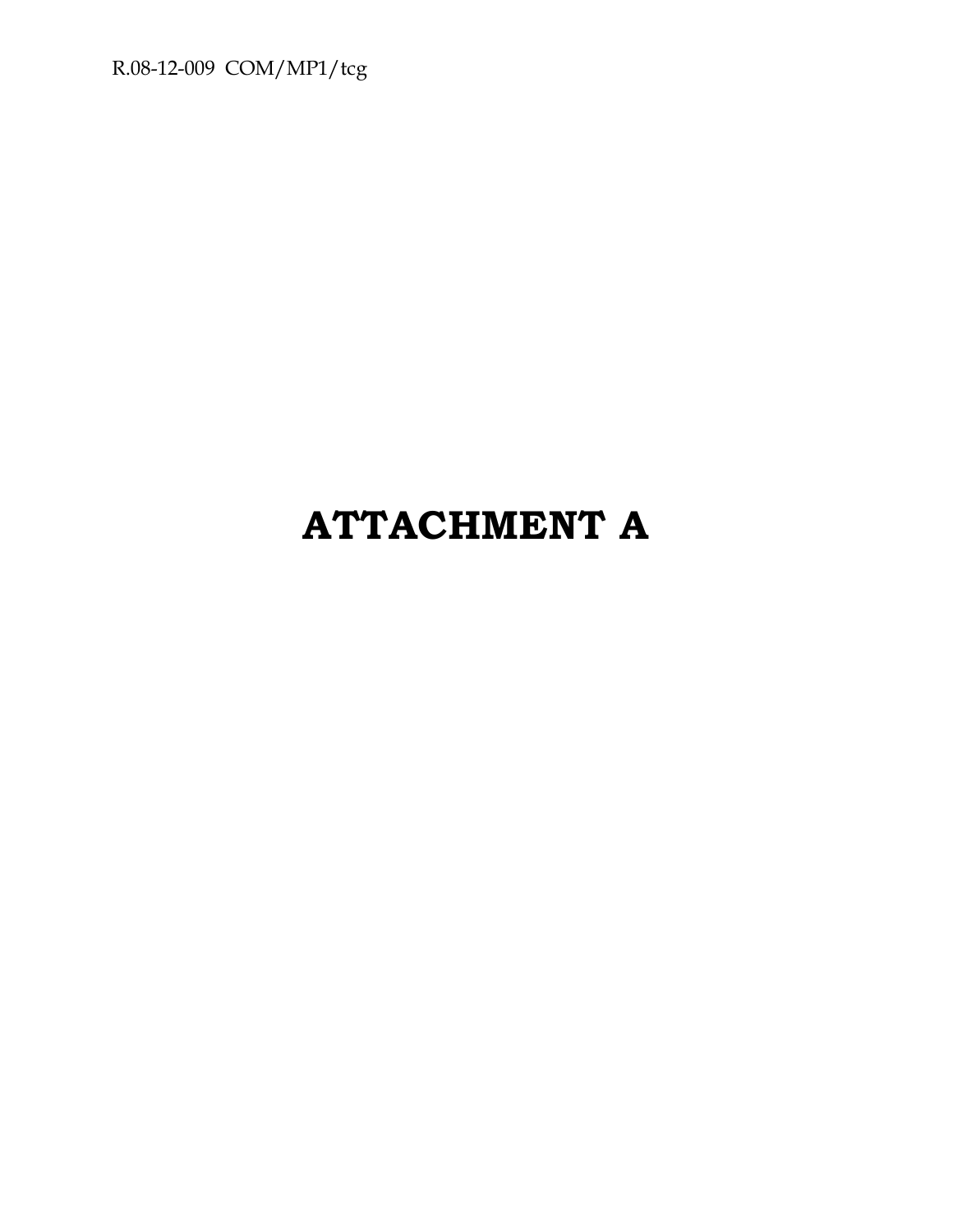#### **Senate Bill No. 1476**

#### CHAPTER 497

An act to add Chapter 5 (commencing with Section 8380) to Division 4.1 of, and to repeal Section 393 of, the Public Utilities Code, relating to public utilities.

> [Approved by Governor September 29, 2010. Filed with Secretary of State September 29, 2010.]

> > legislative counsel's digest

SB 1476, Padilla. Public utilities: customer privacy: advanced metering infrastructure.

Under existing law, the Public Utilities Commission has regulatory authority over public utilities, including electrical corporations and gas corporations, as defined.

Existing law requires the commission to conduct a pilot study of certain customers of each electrical corporation to determine the relative value to ratepayers of information, rate design, and metering innovations using specified approaches, but prohibits this data from being used for any commercial purpose, unless authorized by the customer.

This bill would repeal the provisions relating to the pilot study.

This bill would prohibit an electrical corporation or gas corporation from sharing, disclosing, or otherwise making accessible to any 3rd party a customer's electrical or gas consumption data, as defined, except as specified, and would require those utilities to use reasonable security procedures and practices to protect a customer's unencrypted electrical and gas consumption data from unauthorized access, destruction, use, modification, or disclosure. The bill would prohibit an electrical corporation or gas corporation from selling a customer's electrical or gas consumption data or any other personally identifiable information for any purpose.

The bill would prohibit an electrical corporation or gas corporation from providing an incentive or discount to a customer for accessing the customer's electrical or gas consumption data without the prior consent of the customers. The bill would require that an electrical or gas corporation that utilizes an advanced metering infrastructure that allows a customer to access the customer's electrical and gas consumption data to ensure that the customer has an option to access that data without being required to agree to the sharing of his or her personally identifiable information with a 3rd party.

The bill would provide that, if the electrical corporation or gas corporation contracts with a 3rd party for a service that allows a customer to monitor his or her electricity or gas usage, and the 3rd party uses the data for a secondary commercial purpose, the contract between the electrical or gas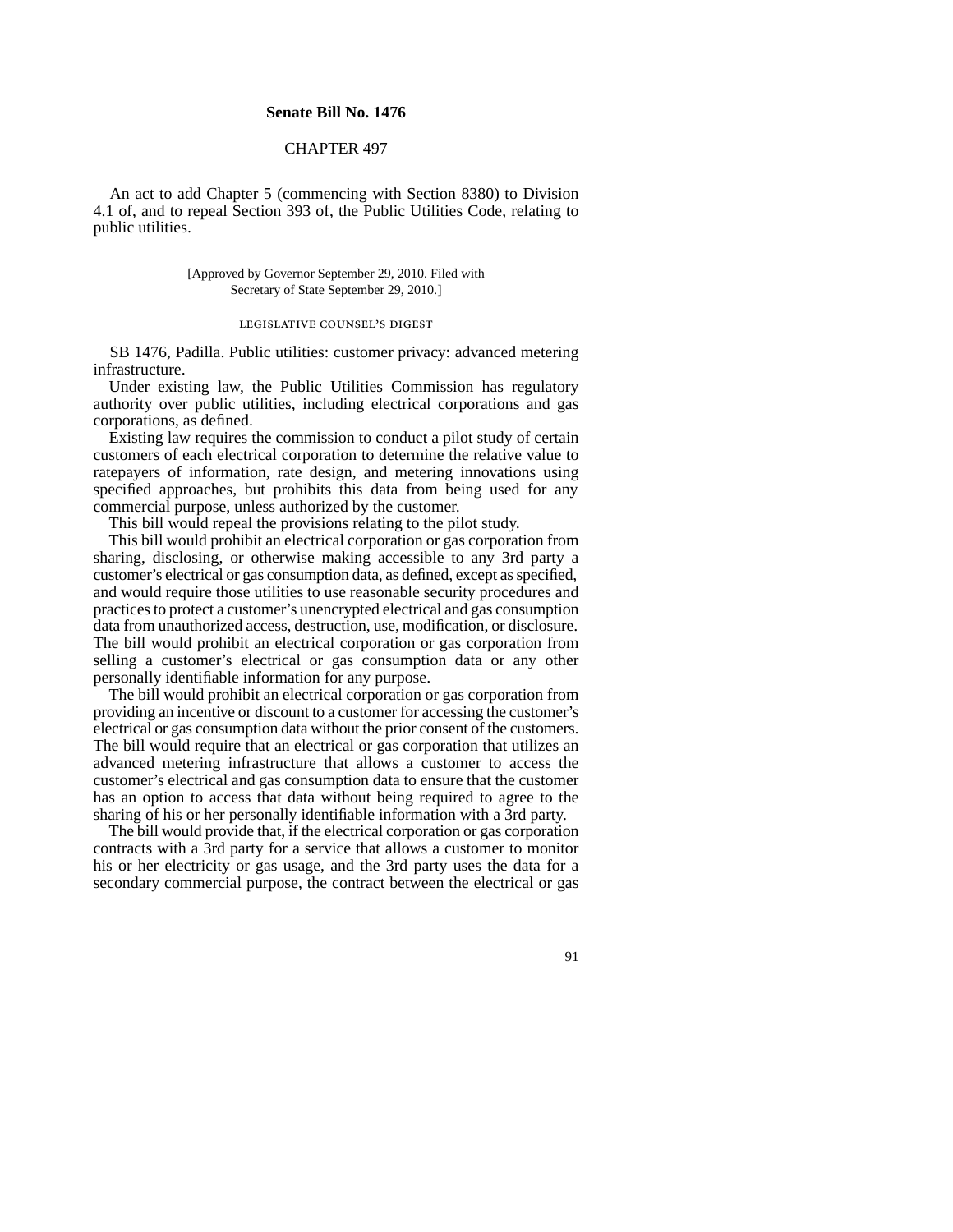corporation and the 3rd party shall provide that the 3rd party prominently discloses that secondary commercial purpose to the customer.

The bill would adopt nearly identical requirements applicable to a local publicly owned electric utility with respect to electrical consumption data, as defined.

*The people of the State of California do enact as follows:*

SECTION 1. Section 393 of the Public Utilities Code is repealed. SEC. 2. Chapter 5 (commencing with Section 8380) is added to Division 4.1 of the Public Utilities Code, to read:

Chapter 5. Privacy Protections for Energy Consumption Data

8380. (a) For purposes of this section, "electrical or gas consumption data" means data about a customer's electrical or natural gas usage that is made available as part of an advanced metering infrastructure, and includes the name, account number, or residence of the customer.

(b) (1) An electrical corporation or gas corporation shall not share, disclose, or otherwise make accessible to any third party a customer's electrical or gas consumption data, except as provided in subdivision (e) or upon the consent of the customer.

(2) An electrical corporation or gas corporation shall not sell a customer's electrical or gas consumption data or any other personally identifiable information for any purpose.

(3) The electrical corporation or gas corporation or its contractors shall not provide an incentive or discount to the customer for accessing the customer's electrical or gas consumption data without the prior consent of the customer.

(4) An electrical or gas corporation that utilizes an advanced metering infrastructure that allows a customer to access the customer's electrical and gas consumption data shall ensure that the customer has an option to access that data without being required to agree to the sharing of his or her personally identifiable information, including electrical or gas consumption data, with a third party.

(c) If an electrical corporation or gas corporation contracts with a third party for a service that allows a customer to monitor his or her electricity or gas usage, and that third party uses the data for a secondary commercial purpose, the contract between the electrical corporation or gas corporation and the third party shall provide that the third party prominently discloses that secondary commercial purpose to the customer.

(d) An electrical corporation or gas corporation shall use reasonable security procedures and practices to protect a customer's unencrypted electrical or gas consumption data from unauthorized access, destruction, use, modification, or disclosure.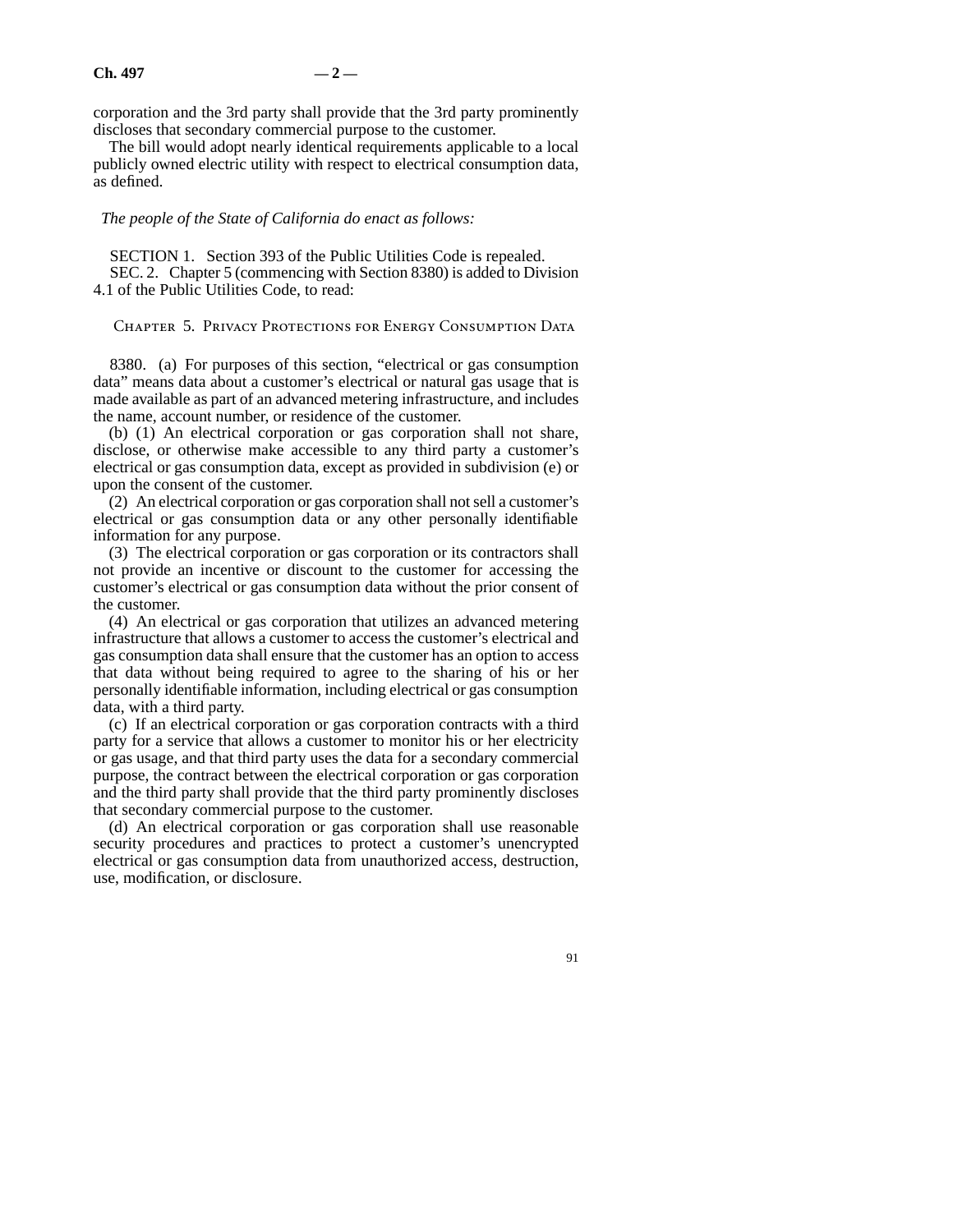(e) (1) Nothing in this section shall preclude an electrical corporation or gas corporation from using customer aggregate electrical or gas consumption data for analysis, reporting, or program management if all information has been removed regarding the individual identity of a customer.

(2) Nothing in this section shall preclude an electrical corporation or gas corporation from disclosing a customer's electrical or gas consumption data to a third party for system, grid, or operational needs, or the implementation of demand response, energy management, or energy efficiency programs, provided that, for contracts entered into after January 1, 2011, the utility has required by contract that the third party implement and maintain reasonable security procedures and practices appropriate to the nature of the information, to protect the personal information from unauthorized access, destruction, use, modification, or disclosure, and prohibits the use of the data for a secondary commercial purpose not related to the primary purpose of the contract without the customer's consent.

(3) Nothing in this section shall preclude an electrical corporation or gas corporation from disclosing electrical or gas consumption data as required or permitted under state or federal law or by an order of the commission.

(f) If a customer chooses to disclose his or her electrical or gas consumption data to a third party that is unaffiliated with, and has no other business relationship with, the electrical or gas corporation, the electrical or gas corporation shall not be responsible for the security of that data, or its use or misuse.

8381. (a) For purposes of this section, "electrical consumption data" means data about a customer's electrical usage that is made available as part of an advanced metering infrastructure, and includes the name, account number, or residence of the customer.

(b) (1) A local publicly owned electric utility shall not share, disclose, or otherwise make accessible to any third party a customer's electrical consumption data, except as provided in subdivision (e) or upon the consent of the customer.

(2) A local publicly owned electric utility shall not sell a customer's electrical consumption data or any other personally identifiable information for any purpose.

(3) The local publicly owned electric utility or its contractors shall not provide an incentive or discount to the customer for accessing the customer's electrical consumption data without the prior consent of the customer.

(4) A local publicly owned electric utility that utilizes an advanced metering infrastructure that allows a customer to access the customer's electrical consumption data shall ensure that the customer has an option to access that data without being required to agree to the sharing of his or her personally identifiable information, including electrical consumption data, with a third party.

(c) If a local publicly owned electric utility contracts with a third party for a service that allows a customer to monitor his or her electricity usage, and that third party uses the data for a secondary commercial purpose, the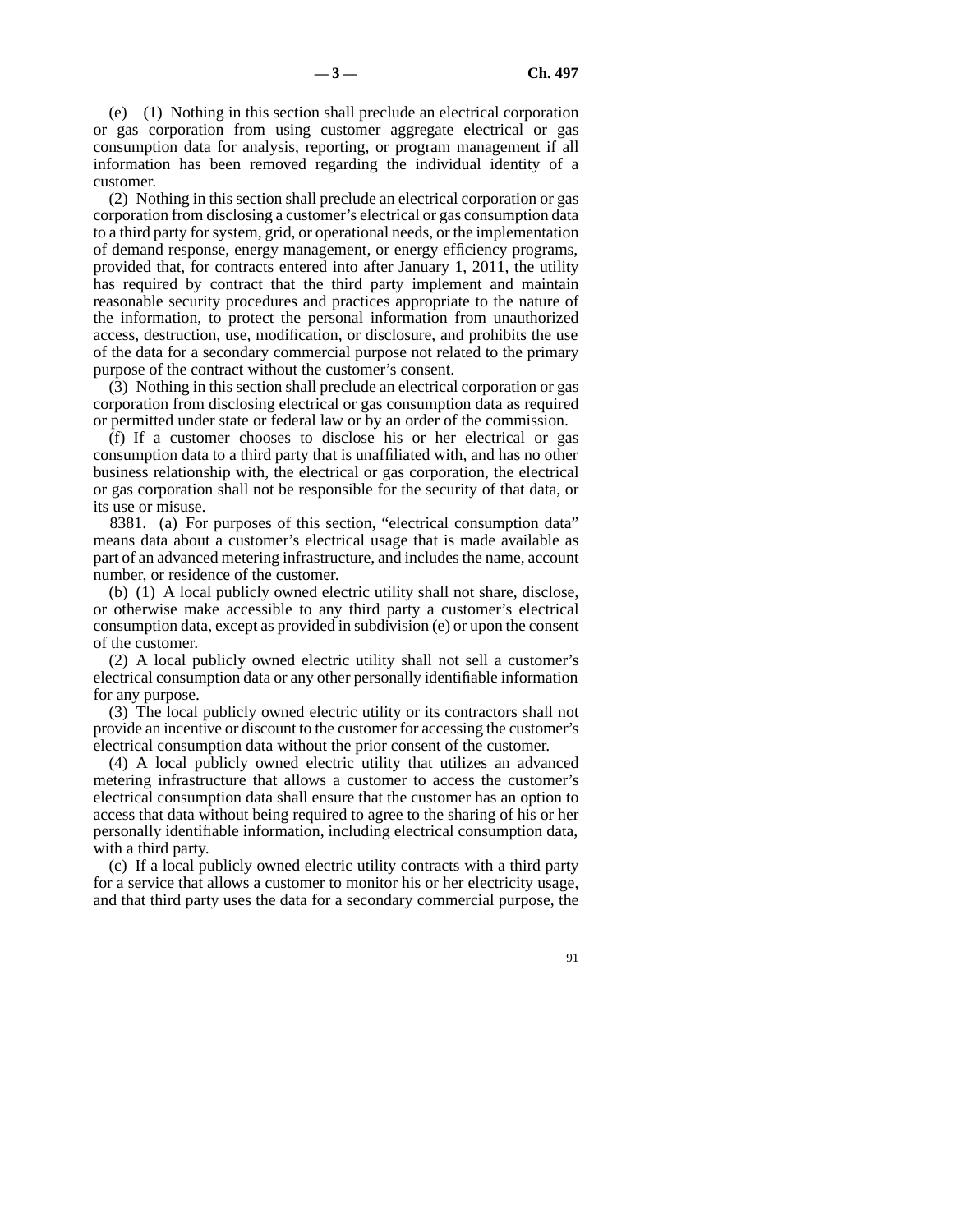contract between the local publicly owned electric utility and the third party shall provide that the third party prominently discloses that secondary commercial purpose to the customer.

(d) A local publicly owned electric utility shall use reasonable security procedures and practices to protect a customer's unencrypted electrical consumption data from unauthorized access, destruction, use, modification, or disclosure, and prohibits the use of the data for a secondary commercial purpose not related to the primary purpose of the contract without the customer's consent.

(e) (1) Nothing in this section shall preclude a local publicly owned electric utility from using customer aggregate electrical consumption data for analysis, reporting, or program management if all information has been removed regarding the individual identity of a customer.

(2) Nothing in this section shall preclude a local publicly owned electric utility from disclosing a customer's electrical consumption data to a third party for system, grid, or operational needs, or the implementation of demand response, energy management, or energy efficiency programs, provided, for contracts entered into after January 1, 2011, that the utility has required by contract that the third party implement and maintain reasonable security procedures and practices appropriate to the nature of the information, to protect the personal information from unauthorized access, destruction, use, modification, or disclosure.

(3) Nothing in this section shall preclude a local publicly owned electric utility from disclosing electrical consumption data as required under state or federal law.

(f) If a customer chooses to disclose his or her electrical consumption data to a third party that is unaffiliated with, and has no other business relationship with, the local publicly owned electric utility, the utility shall not be responsible for the security of that data, or its use or misuse.

O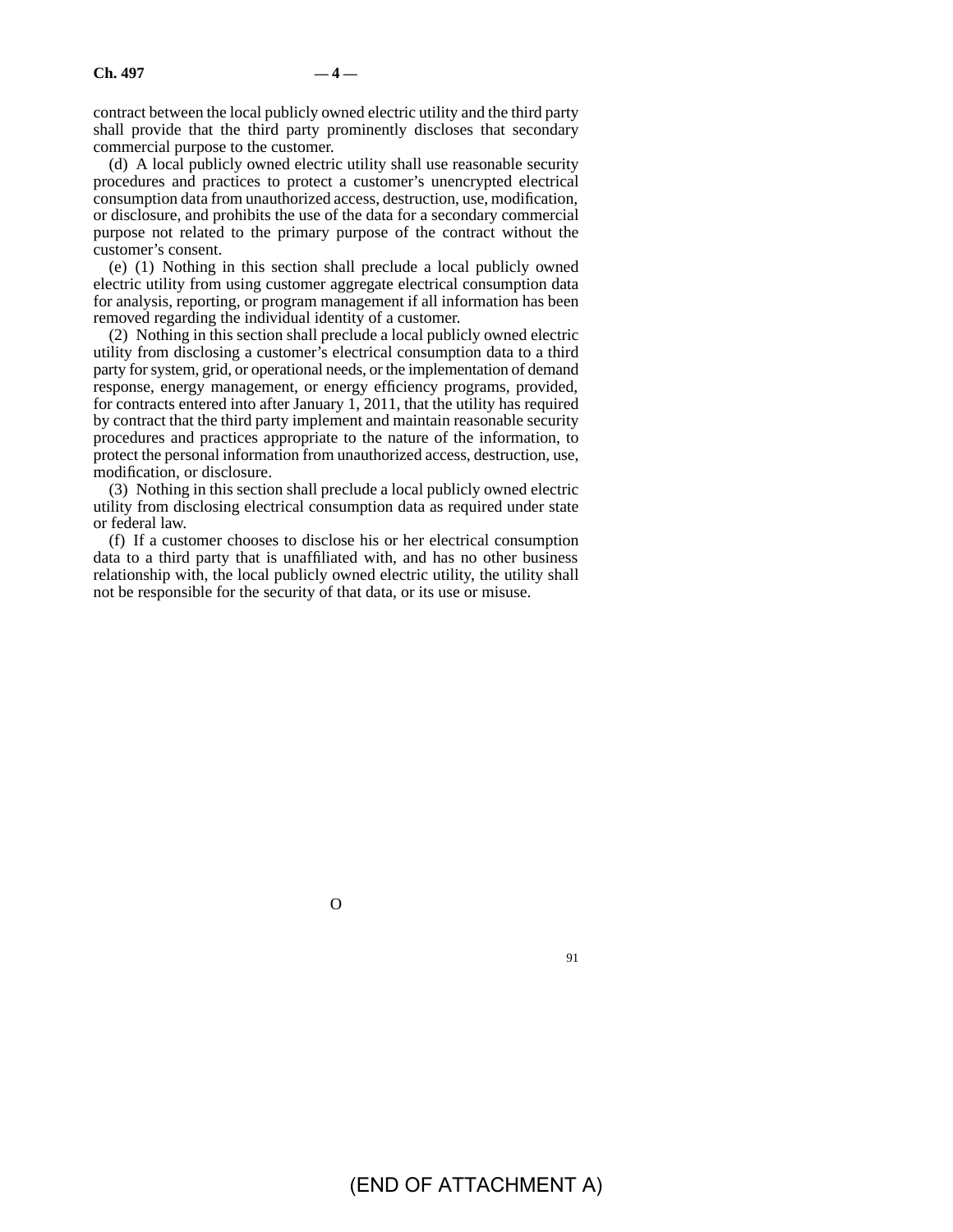R.08-12-009 COM/MP1/tcg

# **ATTACHMENT B**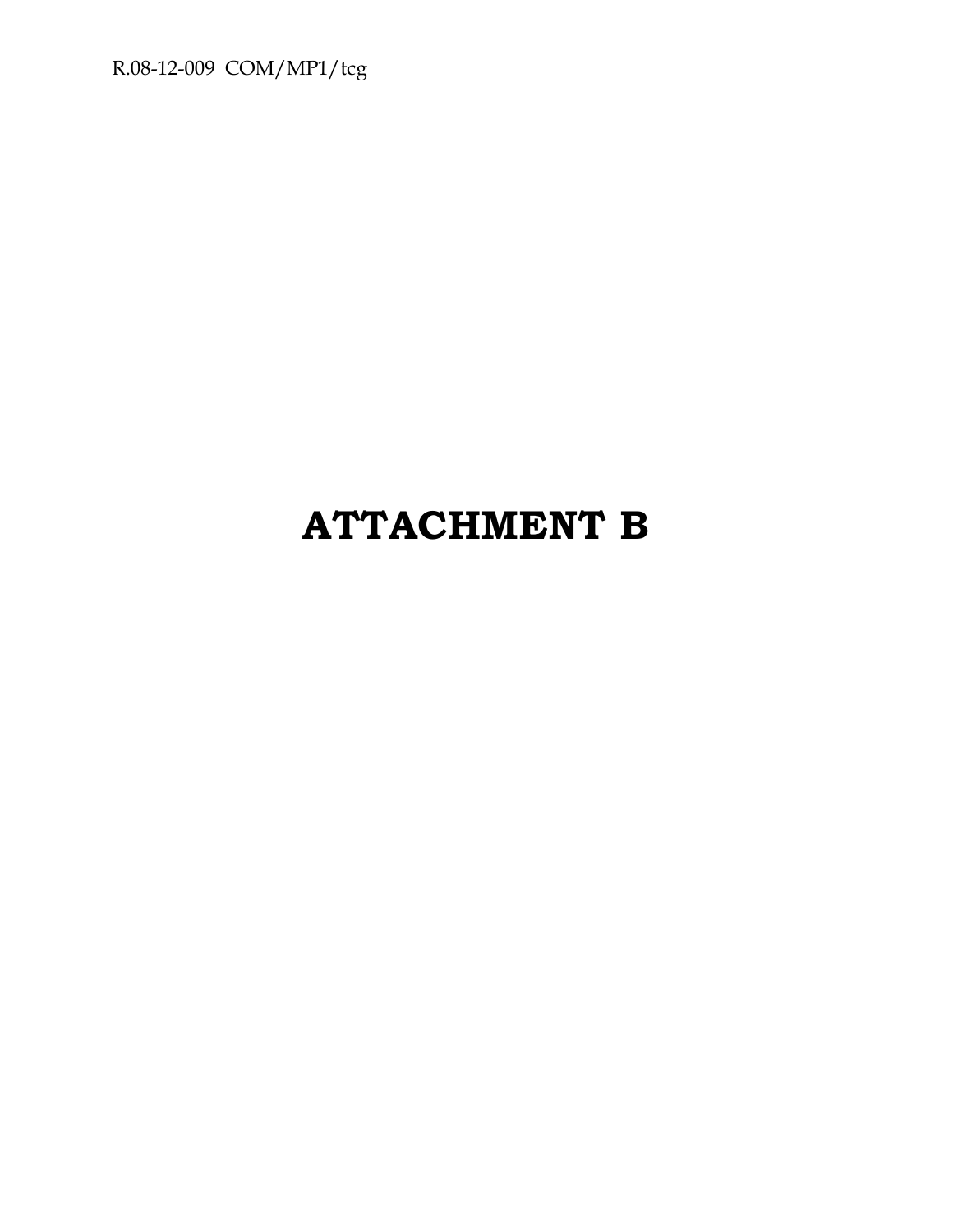## **ATTACHMENT B**

#### **Appendix A**

#### **List of Current Statutes, Regulations, Decisions and Protocols Related to Customer Privacy Applicable to California Energy Utilities from Appendix A of Opening Responses of Pacific Gas and Electric Company to Assigned Commissioner's Ruling on Customer Privacy and Security Issues, October 15, 2010**

#### California Constitution

1. **Cal. Constit., Art. I, section 1**. Each citizen has the right to privacy.

#### **Statutes**

1. **California Public Utilities Code Section 8380 (enacted by SB 1476 (Padilla), 2010 Stats., Ch. 497.)** – Privacy protections for customer energy consumption data collected by California energy utilities using advanced metering infrastructure

Accessed by typing in "SB1476" at http://www.assembly.ca.gov/acs/acsframeset2text.htm

- 2. **California Public Utilities Code Section 394.4** Privacy protections for customer energy consumption data collected by non-public utility electric service providers
- 3. **California Public Utilities Code Section 583** Prohibits disclosure of confidential information provided by CPUC-jurisdictional public utilities to the CPUC unless ordered released by the CPUC
- 4. **California Public Utilities Code Section 2894, 2894.10**  Restrictions on disclosure of customer specific information by telecommunications providers.
- 5. **California Public Utilities Code Section 6354(e)** Energy utilities must report to municipalities the names and addresses of customers who transport gas or electricity, for purposes of enforcing taxes and fees. Municipalities shall not disclose such customer information to third parties.
- 6. **California Civil Code Sections 1798.81, 1798.81.5, 1798.82, 1798.83, 1798.84 and 1798.85** – Customer privacy and personal information protections applicable to California businesses generally, including California energy utilities
- 7. **California Business and Professions Code Section 22575** Requires online posting of a privacy and third party access policies of California businesses, including California energy utilities
- 8. **California Civil Code Section 1633.1 et seq.** Authorizing the use of electronic transactions/signatures to satisfy laws requiring records to be in writing.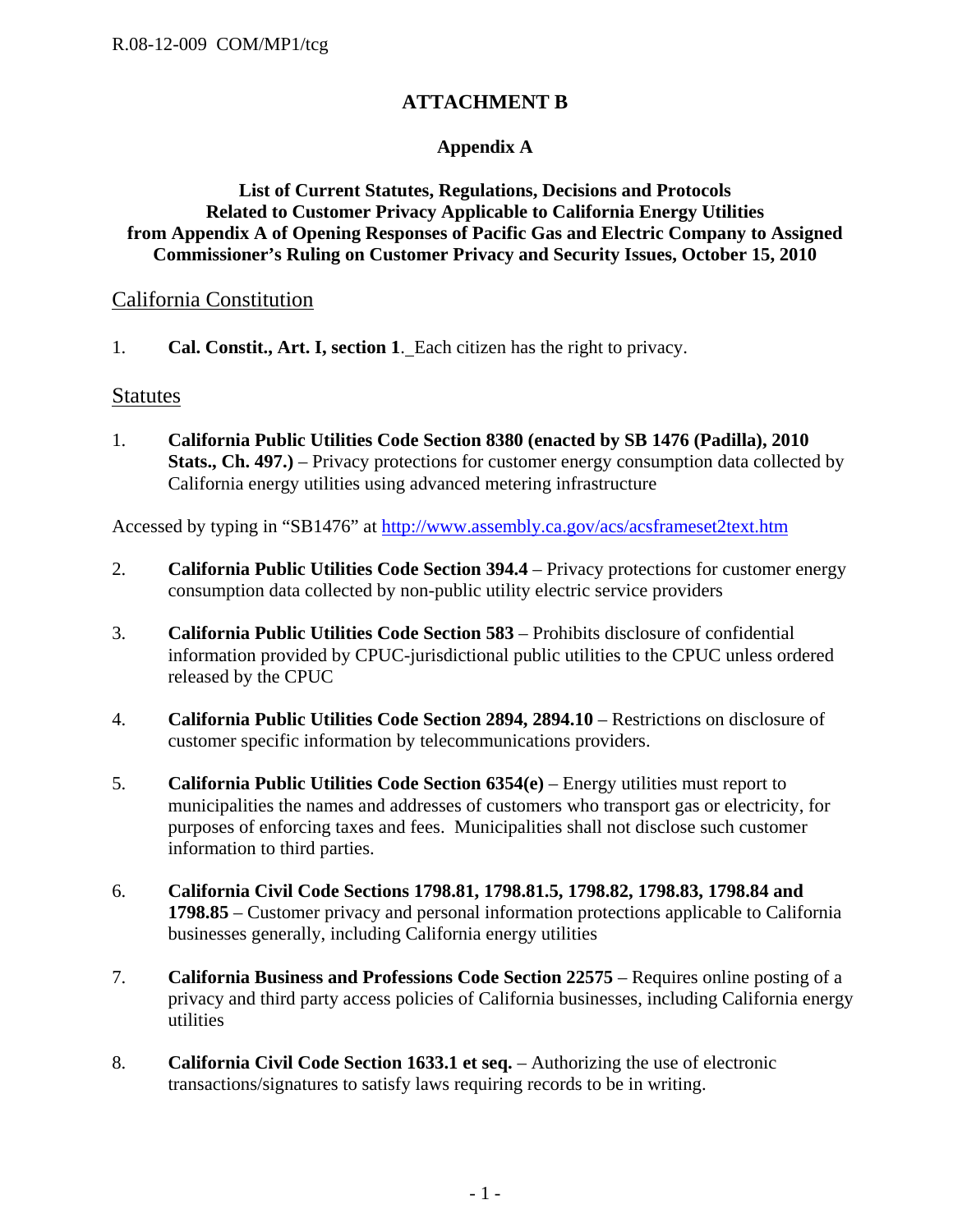## Regulations

**California Public Utilities Commission General Order 66-C** – Public access to information and records of California Public Utilities Commission; restrictions on public access to information furnished to CPUC on confidential basis

#### http://162.15.7.24/PUBLISHED/GENERAL\_ORDER/644.htm

## CPUC Decisions

- 1. **Decision No. 90-12-121, 39 CPUC 2d 173 (1990)**  CPUC policies in "Customer List OII" (I.90-01-033) restricting access by third parties to confidential customer information possessed by utilities unless the customer provides written permission and prohibiting access law enforcement except pursuant to legal process (i.e., warrant or subpoena); directing the IOUs to notify the CPUC in writing ninety days prior to any contemplated change in policies regarding release or use of customer information.
- 2. **Decision No. 97-05-040, 72 CPUC 2d 441, 485-487 (1997)** Requiring written authorization by customer to release customer-specific information to third party electric service providers in connection with Direct Access programs

#### http://docs.cpuc.ca.gov/PUBLISHED/FINAL\_DECISION/5530.htm

- 3. **Decision No. 97-10-031, 76 CPUC 2d 29 (1997)**  Reaffirming requirement of individual customer permission for release of customer specific data to electric service providers as part of Direct Access programs
- 4. **Decision No. 97-12-088, 77 CPUC 2d 422 (1997), and D.06-12-029** Adopting affiliate transaction rules, including prohibiting the disclosure of customer information to affiliates or non-affiliates without prior affirmative customer written consent (Affiliate Rule IV.A.)

http://docs.cpuc.ca.gov/WORD\_PDF/FINAL\_DECISION/63087.PDF

http://docs.cpuc.ca.gov/published/Graphics/63089.PDF

- 5. **Decision No. 98-03-073, 79 CPUC 2d 343 (1998)**  Reaffirming restrictions on disclosure of customer information without customer consent, in connection with a utility merger
- 6. **Decision No. 99-07-015, 1 CPUC 3d 465 (1999)**  Applying customer consent requirement to disclosure of customer specific information under gas industry restructuring
- 7. **Decision No. 99-09-002, 2 CPUC 3d 233, 238 (1999)**  Reaffirming customer consent requirement in disclosure of customer specific information among gas industry competitors
- 8. **Decision No. 00-07-020, 7 CPUC 3d 380, 422- 425** In connection with low income energy assistance programs, reaffirming prior CPUC decisions distinguishing between access of utility contractors to customer specific information (where no express customer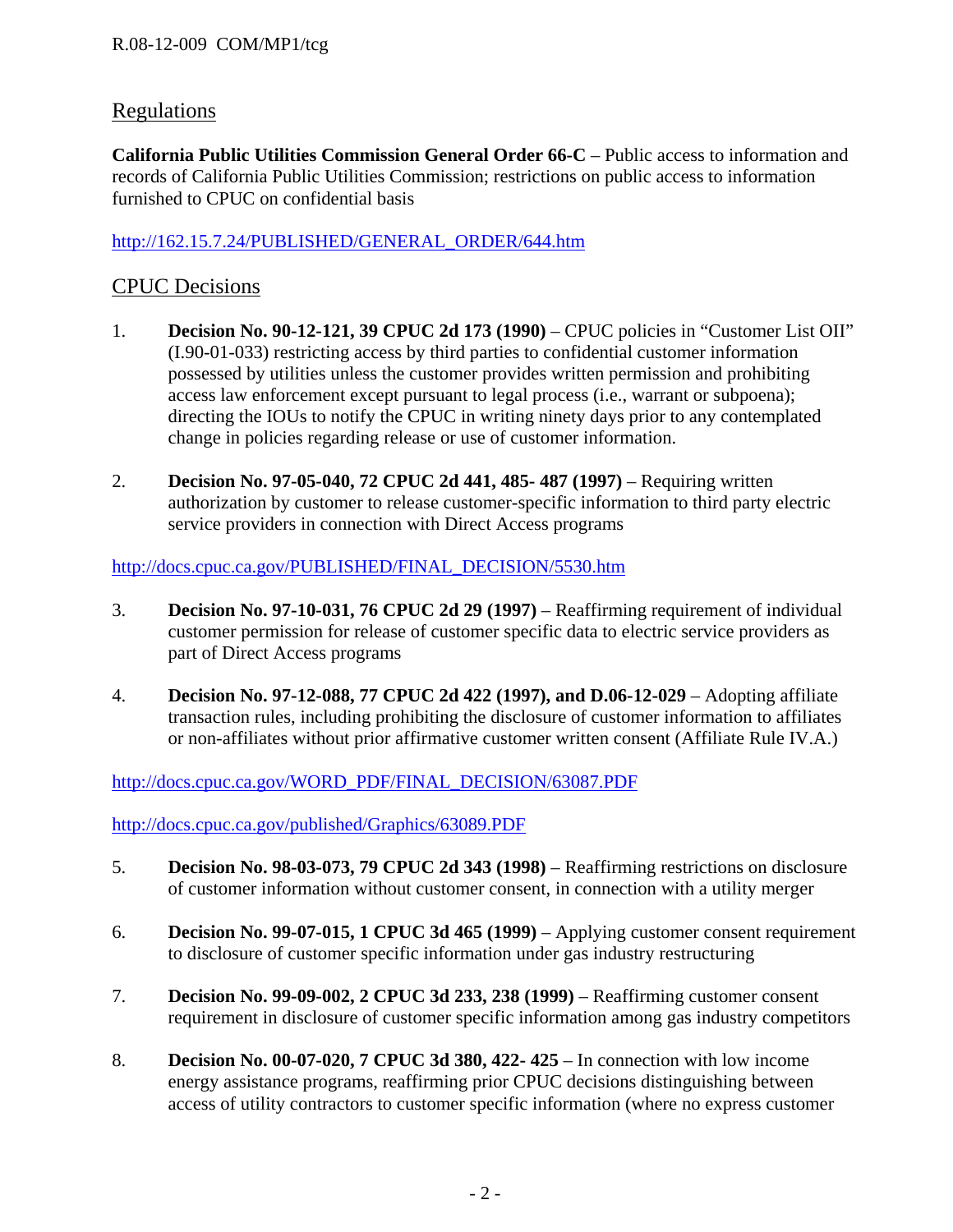consent is required as long as third party is a contractor of the utility whose use of the information is limited to an approved utility program and subject to confidentiality and nondisclosure requirements) and access of third parties to such information (where customer consent is required.)

#### http://docs.cpuc.ca.gov/PUBLISHED/FINAL\_DECISION/906.htm

9. **Decision No. 00-12-037** – Confidentiality of customer information provided as part of interconnection services

#### http://docs.cpuc.ca.gov/PUBLISHED/FINAL\_DECISION/4117.htm

10. **Decision No. 01-04-006** – Reaffirming general rule that customer consent is required for release of customer specific information to other customers, in connection with utility interruptible programs

#### http://docs.cpuc.ca.gov/PUBLISHED/FINAL\_DECISION/6143.htm

11. **Decision No. 01-07-032** – Denial of petition by California Narcotics Officers Association to lift prohibition in D. 90-12-021 on utilities releasing customer specific information to law enforcement agencies without a valid subpoena or warrant or as otherwise required under the law (e.g., P.U. Code Section 588, which permits investigators in child abduction cases to obtain certain utility customer information without legal process).

#### http://docs.cpuc.ca.gov/PUBLISHED/FINAL\_DECISION/8411.htm

12. **Decision Nos. 01-09-013, -014 and -015** – Applying customer confidentiality protections to servicing agreements between utilities and the California Department of Water Resources relating to DWR power procurement on behalf of utility customers

http://docs.cpuc.ca.gov/PUBLISHED/FINAL\_DECISION/9605.htm

http://docs.cpuc.ca.gov/PUBLISHED/FINAL\_DECISION/9572.htm

http://docs.cpuc.ca.gov/PUBLISHED/FINAL\_DECISION/9580.htm

13. **Decision No. 09-09-047** – As part of Customer Energy Efficiency programs, authorizing utilities to obtain electronic or written paper consent by customers for disclosure of customer-specific energy usage in private buildings.

http://docs.cpuc.ca.gov/PUBLISHED/GRAPHICS/107829.PDF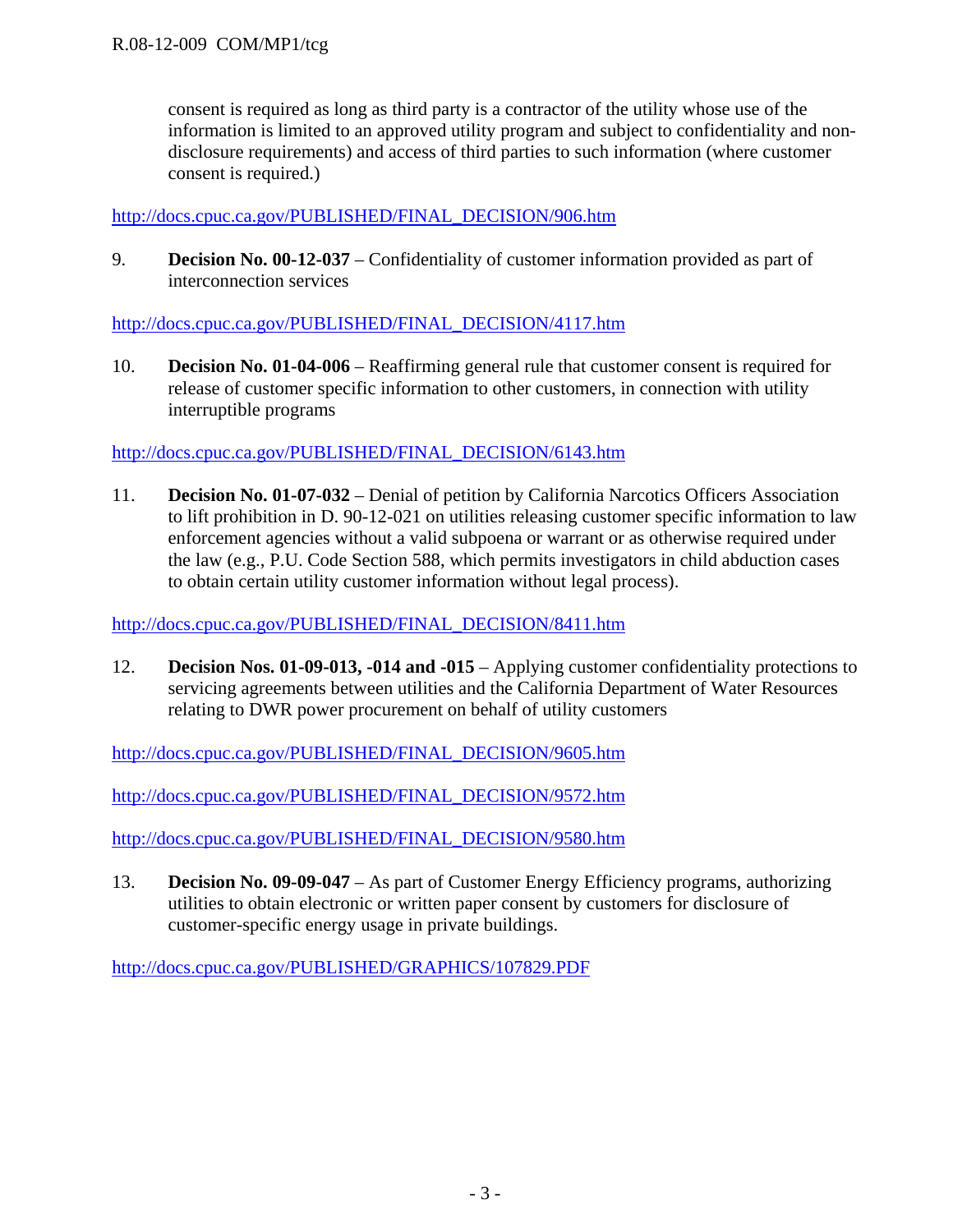## Public Utility Tariffs and Protocols

### **1. PG&E Electric Rule 9.M, Gas Rule 9.M, SCE Rule 9.H** –

### **ELECTRIC RULE 9.M. PRIVACY OF CUSTOMER INFORMATIO**N

To preserve customer privacy, PG&E will not release confidential information, including financial information, to a third party without the customer's electronic signature or the written consent.

### **GAS RULE 9.M. PRIVACY OF CUSTOMER INFORMATION**

PG&E may release confidential information to a third party without obtaining the customer's electronic signature or written consent when required by regulatory, legislative or court order. In such instances, PG&E shall make a reasonable effort to inform the customer of the information to be released, the date the information will be released, and the duration of the release, except in circumstances in which notification to the customer by PG&E is prohibited by law or otherwise inconsistent with applicable laws and regulations.

#### **SCE Rule 9.H. Privacy of Customer Information.**

To preserve a customer's privacy when receiving and paying electric bills through the Internet, SCE shall not release confidential information, including financial information, to a third party without an electronic signature or voice/written consent from the customer.

**2. PG&E Electric Rule 22.C.3, SCE Rule 22.C.3** – Requiring written authorization from customer for release of customer-specific usage data to third parties in connection with Direct Access programs**. SCE's Rule 22.C.3 is substantially similar to PG&E's Rule 22.C.3.** 

#### **ELECTRIC RULE 22.C.3. Access to Customer Usage Data**

PG&E will provide customer-specific usage data to parties specified by the customer, subject to the following provisions:

- a. Except as provided in Section E, the inquiring party must have written authorization from the customer to release such information to the inquiring party only. At the customer's request, this authorization may also indicate if customer information may be released to other parties as specified by the customer.
- b. Subject to customer authorization, PG&E will provide a maximum of the most recent twelve (12) months of customer usage data or the amount of data for that specific service account in a format approved by the CPUC. Customer information will be released to the customer or its authorized agent up to two  $(2)$  times per year per service account at no cost to the requesting party. Thereafter, PG&E will have the ability to assess a processing charge only if approved by the CPUC.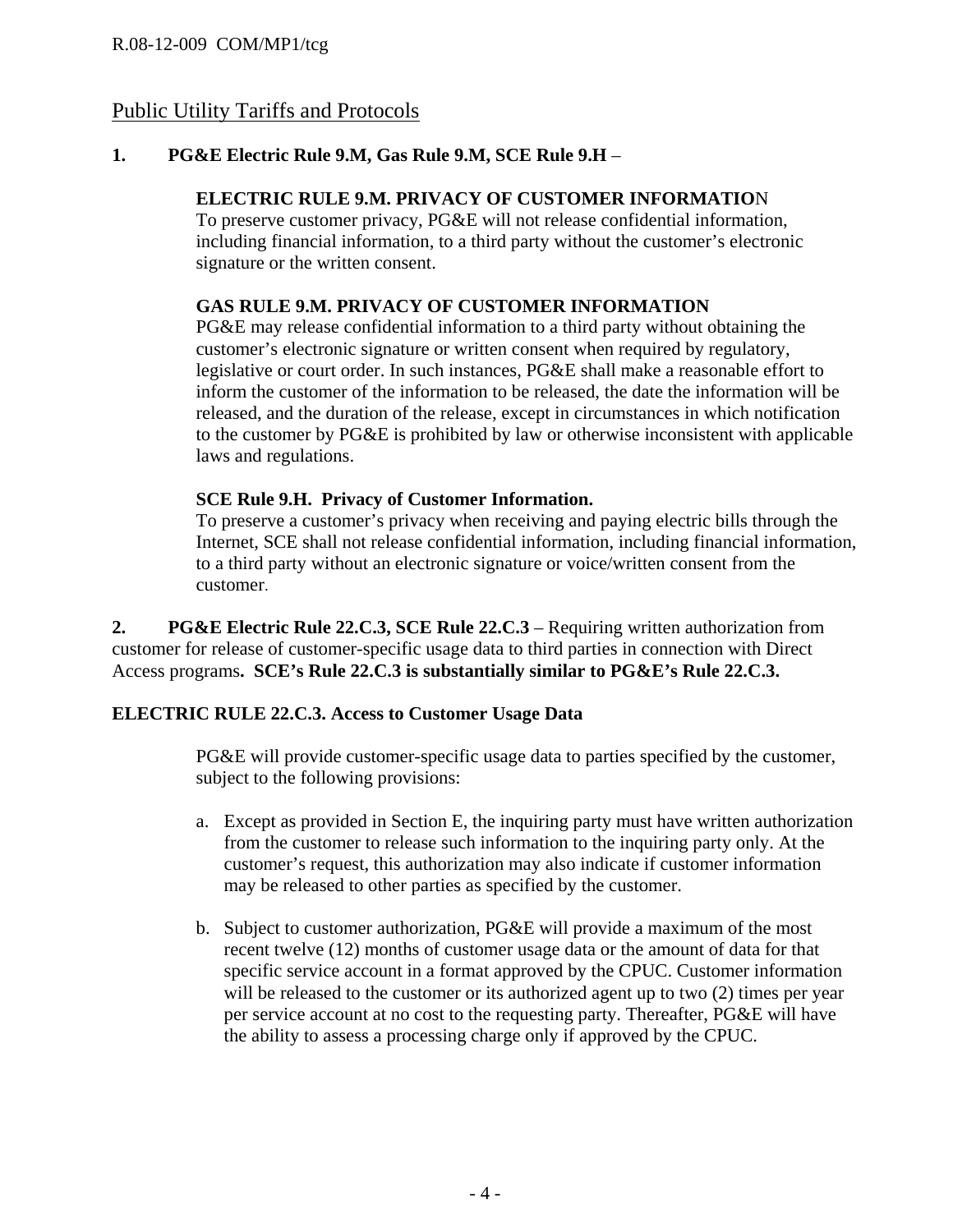- c. As a one-time requirement at the initiation of Direct Access, PG&E will make available a database containing a twelve (12) month history of customer specific usage information with geographic and SIC information, but with customer identities removed. PG&E will have the ability to assess a charge only if approved by the CPUC.
- d. By electing to take Direct Access service from an ESP, the customer consents to the release to the ESP metering information required for billing, settlement and other functions required for the ESP to meet its requirements and twelve (12) months of historical usage data.

#### **3. SCE Rule 23.C.3.a and Schedule CCA-INFO**

**(**PG&E's Rule 23 and Schedule CCA-INFO tariffs are substantially similar to SCE's Rule 23 and Schedule CCA-INFO.)

#### **SCE Rule 23.C.3.a -- Access to Customer Data**

SCE shall provide customer-specific usage data pursuant to Schedule CCA-INFO. SCE and CCA shall abide by the instructions of a customer as to the entities to whom access to the confidential customer information is provided.

#### **Schedule CCA-INFO:**

Customer specific information will be provided to a CCA pursuant to each customer's written authorization or upon receipt of a signed Community Choice Aggregator Non-Disclosure Agreement (Form 14-769) and a signed Community Choice Aggregation Declaration (Form 14-770).

#### 4. **PG&E Customer Information Privacy Policy**

http://www.pge.com/about/company/privacy/customer/

#### **SCE Privacy Policy**

http://www.sce.com/PrivacyPolicy/

#### 5. **PG&E Website Privacy Policy**

http://www.pge.com/about/company/privacy/website/

#### 6. **PG&E Website Terms of Use**

http://www.pge.com/about/company/disclosure/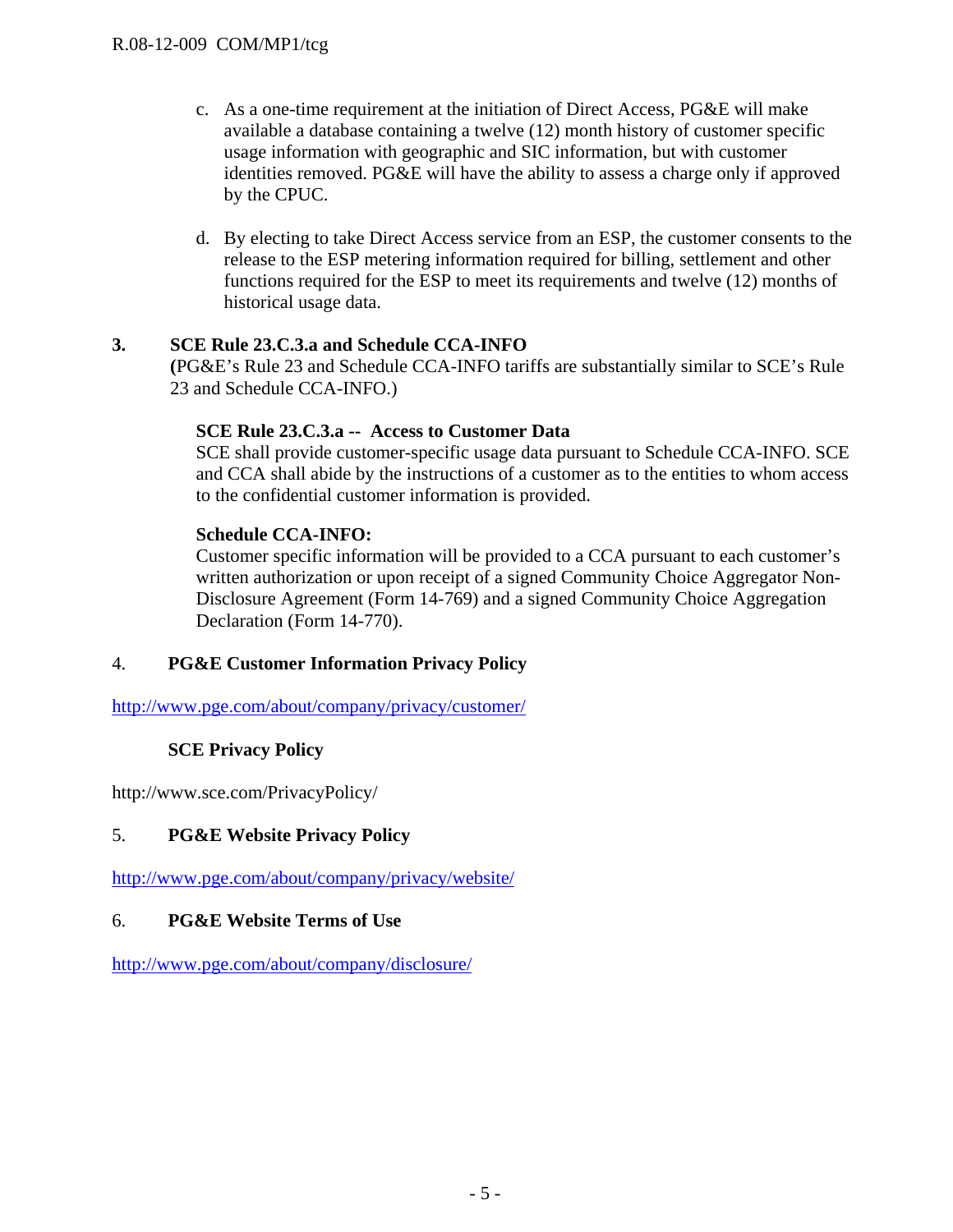## R.08-12-009 COM/MP1/tcg

- 7. **PG&E Utility Standard Practice 23** Attached to this Appendix.
- 8. **SCE Notice of Release of Customer Information to Affiliates**

http://www.sce.com/AboutSCE/Regulatory/affiliatenotices/noticeofrelease

## **(END OF ATTACHMENT B)**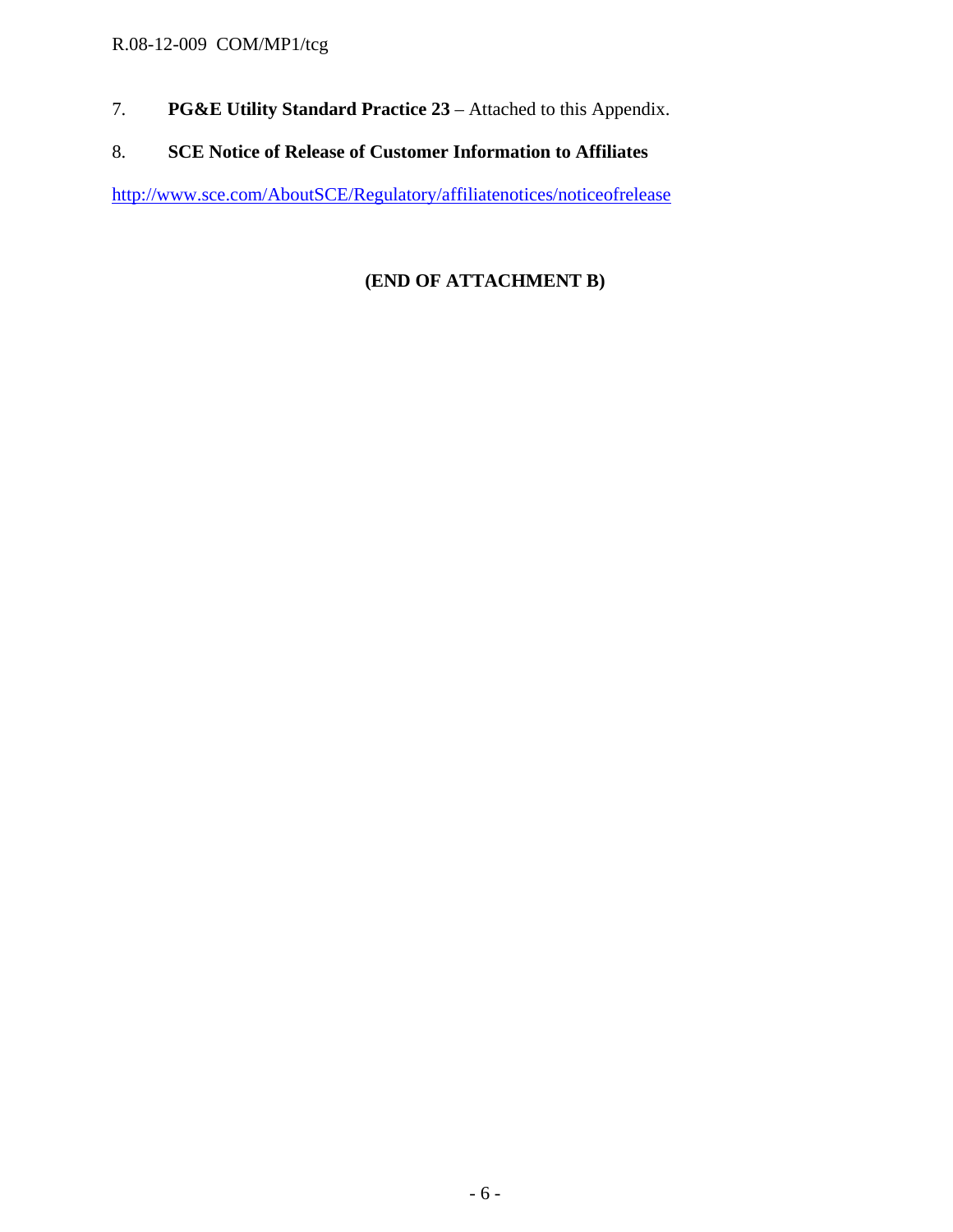R.08-12-009 COM/MP1/tcg

# **ATTACHMENT C**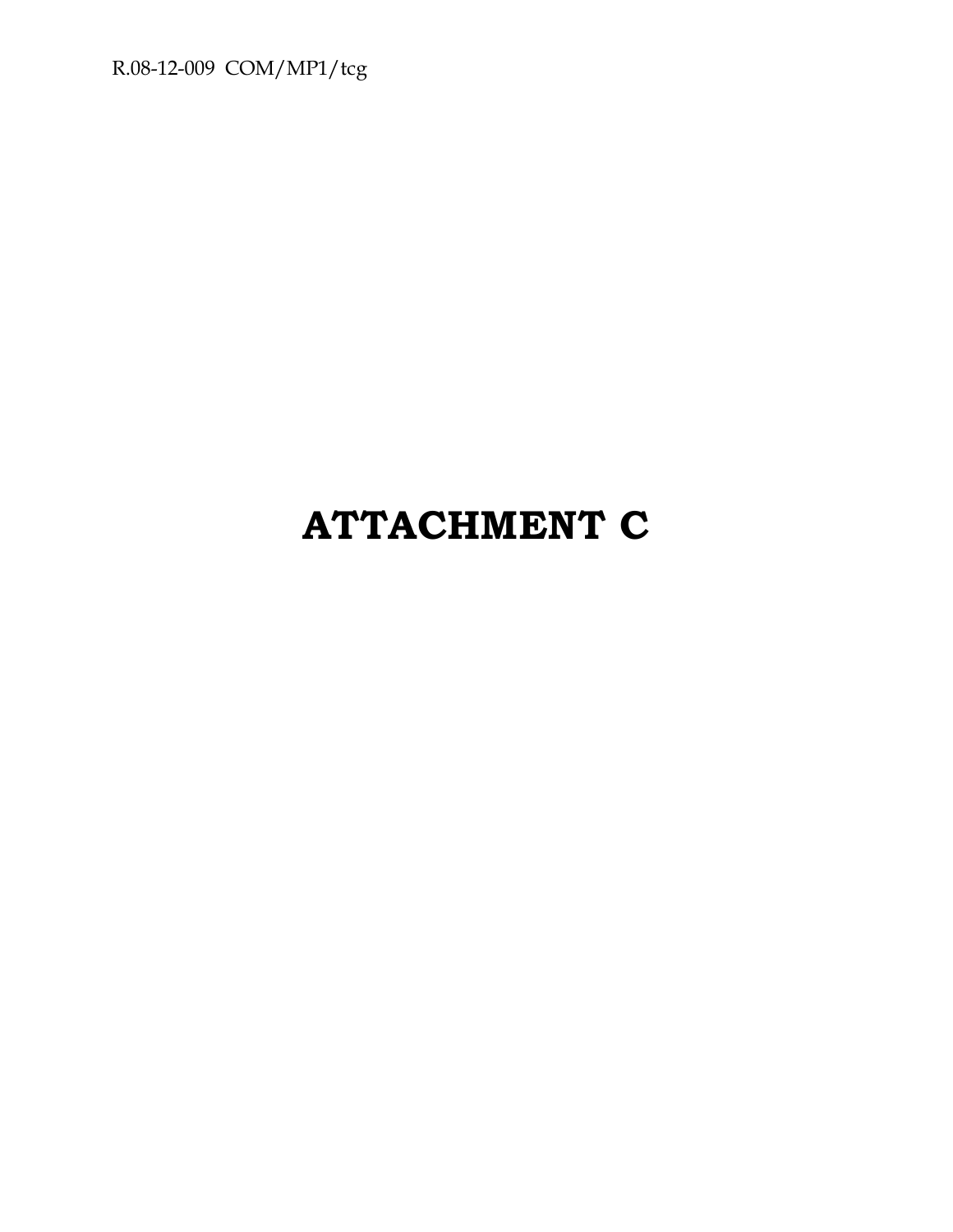### **ATTACHMENT C:**

#### **APPENDIX A-2 of Center for Democracy and Technology's Reply Comments of November 12, 2010, Revised Privacy Policies and Procedures Recommended by CDT**

#### **1. DEFINITIONS**

(a) **Covered Entity.** A "covered entity" is (1) any electric service provider, electrical corporation, gas corporation or community choice aggregator, or (2) any third party that collects, stores, uses, or discloses covered information [relating to \_\_ or more households or residences].

(b) **Covered Information.** "Covered information" is any electrical or gas usage information when associated with any information that can reasonably be used to identify an individual, family, household, or residence, or non-residential customer, except that covered information does not include electrical or gas usage information from which identifying information has been removed such that an individual, family, household, or residence or non-residential customer cannot reasonably be identified or re-identified.

(c) **Primary Purposes.** The "primary purposes" for the collection, storage, use or disclosure of covered information are to—

- (1) provide or bill for electrical power or natural gas,
- (2) fulfill other operational needs of the electrical or natural gas system or grid,
- (3) provide services as required by state or federal law or specifically authorized by an order of the Commission, or
- (4) implement demand response, energy management, or energy efficiency programs operated by, or on behalf of and under contract with, an electrical or gas corporation, electric service provider, or community choice aggregator.
- (d) **Secondary Purpose.** "Secondary purpose" means any purpose that is not a primary purpose.

#### **2. TRANSPARENCY (NOTICE)**

(a) **Generally.** Covered entities shall provide customers with meaningful, clear, accurate, specific, and comprehensive notice regarding the collection, storage, use, and disclosure of covered information.

(b) **When Provided.** Covered entities shall provide notice in their first paper or electronic correspondence with the customer, if any, and shall provide conspicuous posting of the notice or link to the notice on the home page of their website.

(c) **Form.** The notice shall be labeled "Privacy Policy: Notice of Collection, Storage, Use and Disclosure of Energy Usage Information" and shall—

- (1) be written in easily understandable language, and
- (2) be no longer than is necessary to convey the requisite information.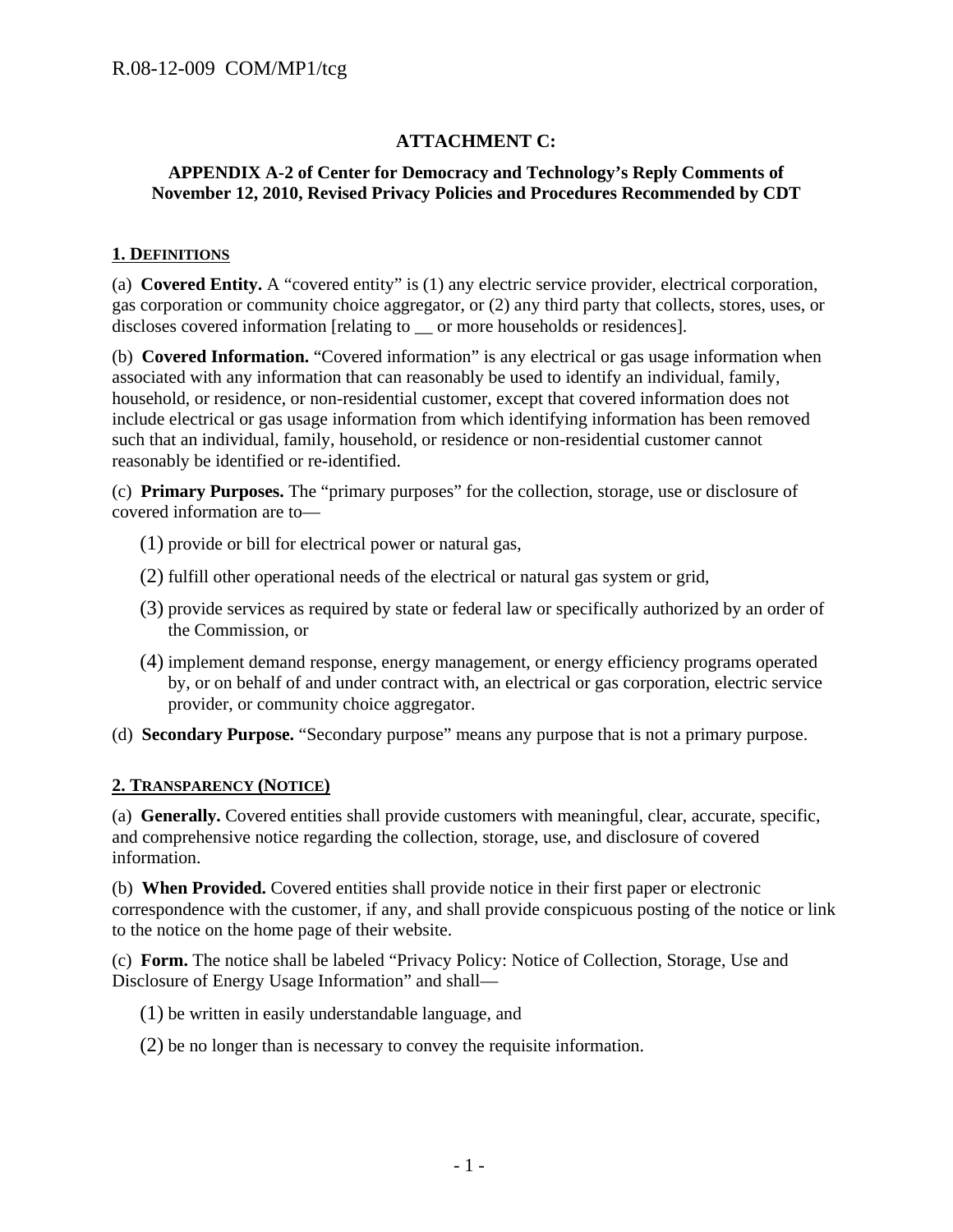- (d) **Content.** The notice shall state clearly—
	- (1) the identity of the covered entity,
	- (2) the effective date of the notice,
	- (3) the covered entity's process for altering the notice, including how the customer will be informed of any alterations, and where prior versions will be made available to customers, and
	- (4) the title and contact information, including email address, postal address, and telephone number, of an official at the covered entity who can assist the customer with privacy questions, concerns, or complaints regarding the collection, storage, use, or distribution of covered information.

**3. PURPOSE SPECIFICATION** The notice required under section 2 shall provide—

(a) an explicit description of—

- (1) each category of covered information collected, used, stored or disclosed by the covered entity, and, for each category of covered information, the reasonably specific purposes for which it will be collected, stored, used, or disclosed, and
- (2) each category of covered information that is disclosed to third parties, and, for each such category, (i) the purposes for which it is disclosed, and (ii) the identities of the third parties to which it is disclosed;
- (b) the periods of time that covered information is retained by the covered entity;
- (c) a description of—
	- (1) the means by which customers may view, inquire about, or dispute their covered information, and
	- (2) the means, if any, by which customers may limit the collection, use, storage or disclosure of covered information and the consequences to customers if they exercise such limits.

#### **4. INDIVIDUAL PARTICIPATION (ACCESS AND CONTROL)**

(a) **Access.** Covered entities shall provide to customers upon request convenient and secure access to their covered information—

(1) in an easily readable format that is at a level no less detailed than that at which the covered entity discloses the data to third parties.

(2) The Commission shall, by subsequent rule, prescribe what is a reasonable time for responding to customer requests for access.

(b) **Control.** Covered entities shall provide customers with convenient mechanisms for—

- (1) granting and revoking authorization for secondary uses of covered information,
- (2) disputing the accuracy or completeness of covered information that the covered entity is storing or distributing for any primary or secondary purpose, and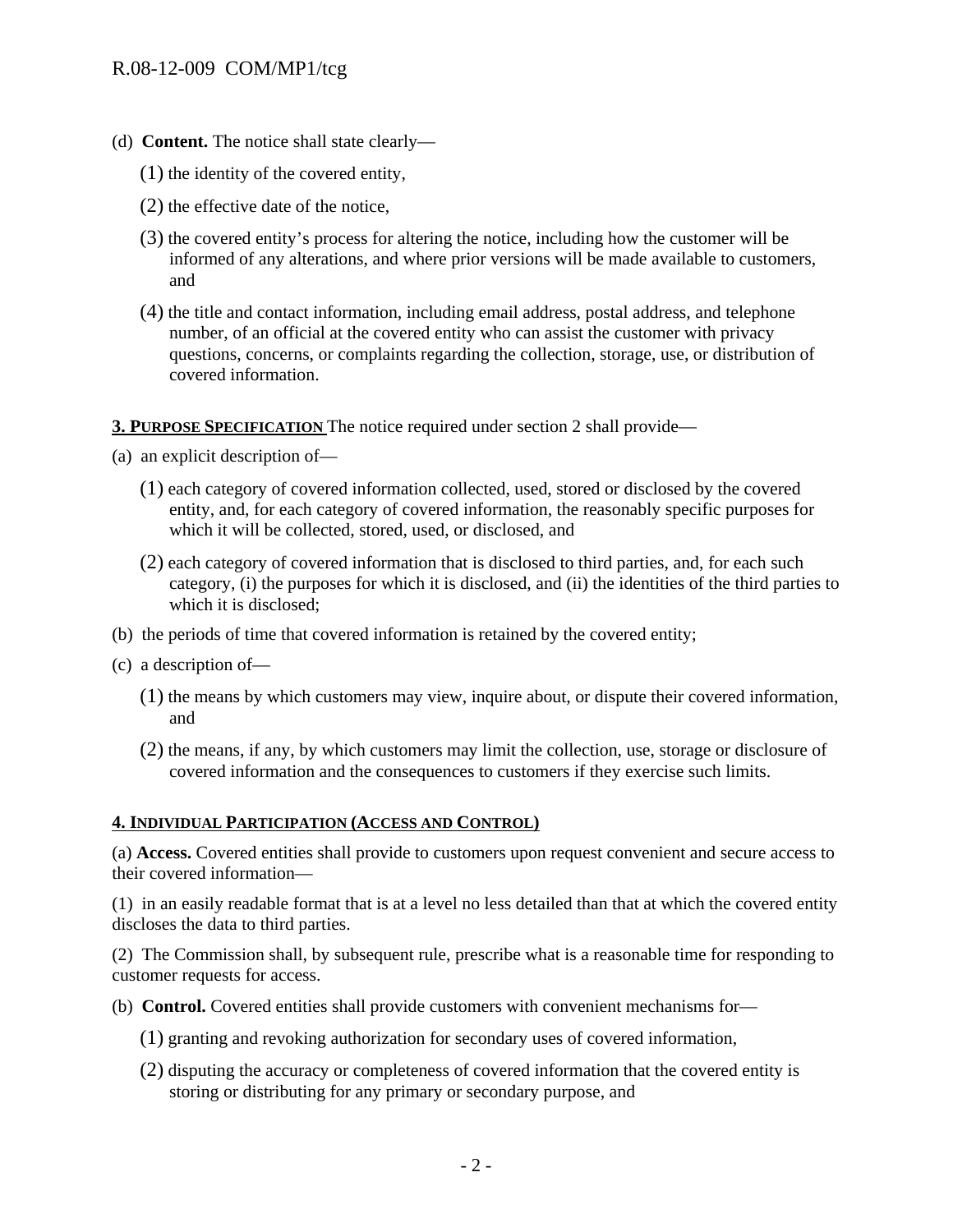(3) requesting corrections or amendments to covered information that the covered entity is collecting, storing, using, or distributing for any primary or secondary purpose.

#### (c) **Disclosure Pursuant to Legal Process.**

- (1) Except as otherwise provided in this rule or expressly authorized by state or federal law or by order of the Commission, a covered entity shall not disclose covered information except pursuant to a warrant or other court order naming with specificity the customers whose information is sought. Unless otherwise directed by a court, law, or order of the Commission, covered entities shall treat requests for real-time access to covered information as wiretaps, requiring approval under the federal or state wiretap law as necessary.
- (2) Unless otherwise prohibited by court order, law, or order of the Commission, a covered entity, upon receipt of a demand for disclosure of covered information pursuant to legal process, shall, prior to complying, notify the customer in writing and allow the customer 7 days to appear and contest the claim of the person or entity seeking disclosure.
- (3) Nothing in this rule prevents a person or entity seeking covered information from demanding such information from the customer under any applicable legal procedure or authority.
- (4) Nothing in this section prohibits a covered entity from disclosing covered information with the consent of the customer, where the consent is express, written and specific to the purpose and to the person or entity seeking the information.
- (5) Nothing in this rule prevents a covered entity from disclosing, in response to a subpoena, the name, address and other contact information regarding a customer.
- (6) On an annual basis, covered entities shall report to the Commission the number of times that customer data has been sought pursuant to legal process without customer consent, and for each such instance, whether it was a civil or criminal case, whether the covered entity complied with the request as initially presented or as modified in form or scope, and how many customers' records were disclosed. The Commission may require the covered entity to make such reports publicly available without identifying the affected customers, unless making such reports public is prohibited by state or federal law or by order of the Commission.

#### **5. DATA MINIMIZATION**

(a) **Generally.** Covered entities shall collect, store, use, and disclose only as much covered information as is reasonably necessary or as authorized by the Commission to accomplish a specific primary purpose identified in the notice required under section 2 or for a specific secondary purpose authorized by the customer.

(b) **Data Retention.** Covered entities shall maintain covered information only for as long as reasonably necessary or as authorized by the Commission to accomplish a specific primary purpose identified in the notice required under section 2 or for a specific secondary purpose authorized by the customer.

(c) **Data Disclosure.** Covered entities shall not disclose to any third party more covered information than is reasonably necessary or as authorized by the Commission to carry out on behalf of the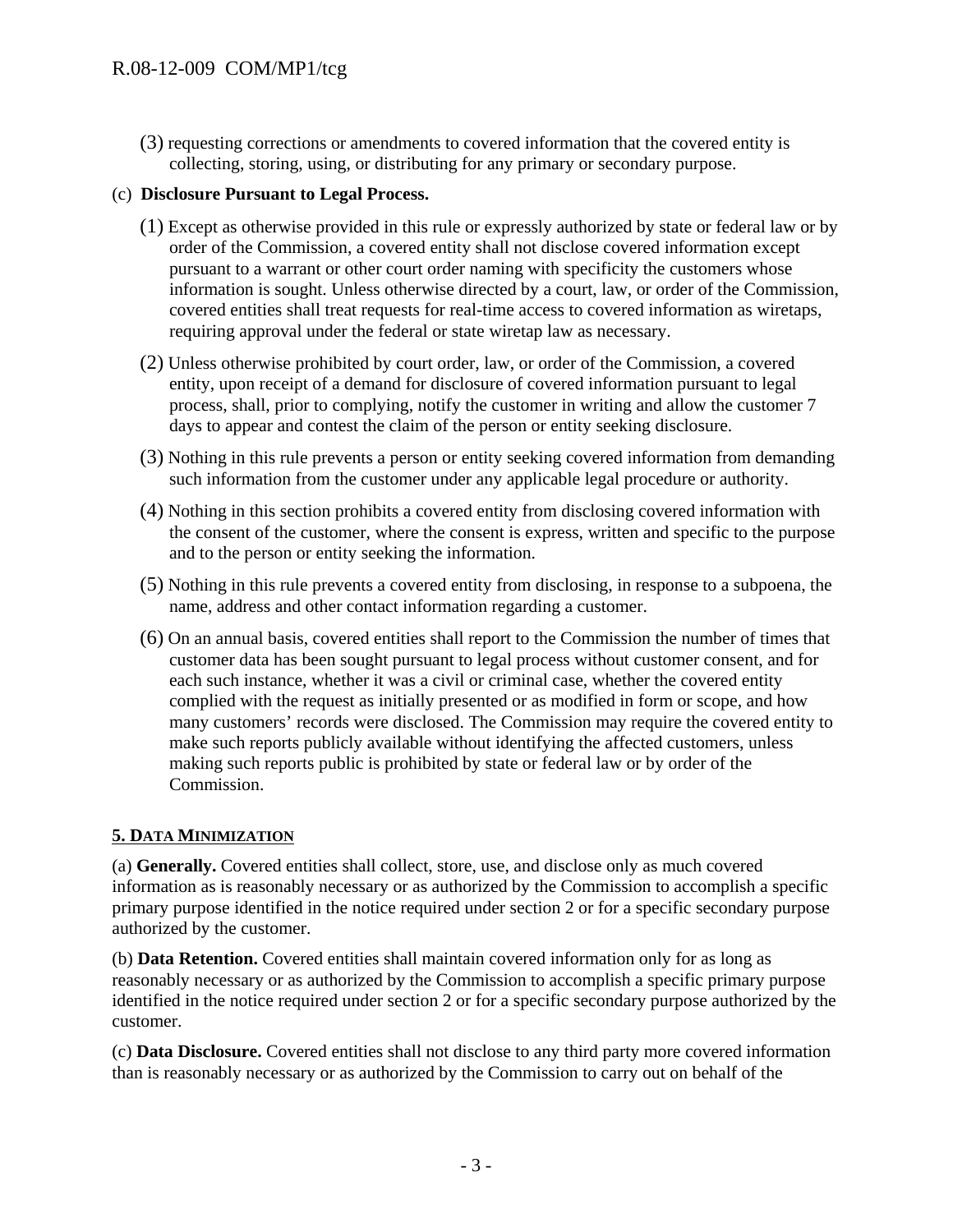covered entity a specific primary purpose identified in the notice required under section 2 or for a specific secondary purpose authorized by the customer.

#### **6. USE AND DISCLOSURE LIMITATION**

(a) **Generally.** Covered information shall be used solely for the purposes specified by the covered entity in accordance with section 3.

(b) **Primary Purposes.** An electric service provider, electrical corporation, gas corporation or community choice aggregator may collect, store and use covered information for primary purposes without customer consent. Other covered entities may collect, store and use covered information only with prior customer consent, except as otherwise provided here.

#### (c) **Disclosures to Third Parties.**

- (1) **Initial Disclosure by a Covered Entity.** A covered entity may disclose covered information to a third party without customer consent for a primary purpose being carried out under contract with and on behalf of the entity disclosing the data, provided that the covered entity disclosing the data shall, by contract, require the third party to agree to collect, store, use, and disclose the covered information under policies, practices and notification requirements no less protective than those under which the covered entity itself operates as required under this rule and, if the information is being disclosed for demand response, energy management or energy efficiency purposes, the disclosing entity permits customers to opt out of such disclosure.
- (2) **Subsequent Disclosures.** Any entity that receives covered information derived initially from a gas or electrical corporation, electric service provider or community choice aggregator may disclose such covered information to another entity without customer consent for a primary purpose, provided that the entity disclosing the covered information shall, by contract, require the entity receiving the covered information to use the covered information only for such primary purpose and to agree to store, use, and disclose the covered information under policies, practices and notification requirements no less protective than those under which the gas or electrical corporation, electric service provider or community choice aggregator from which the covered information was initially derived itself operates as required by this rule.
- (3) **Terminating Disclosures to Entities Failing to Comply With Their Privacy Assurances.**  When an entity discloses covered information to any other entity under this subsection 6(c), it shall specify by contract that it shall be considered a material breach if the receiving entity engages in a pattern or practice of storing, using or disclosing the covered information in violation of the receiving entity's commitment to handle the covered information under policies no less protective than those under which the gas or electrical corporation, electric service provider or community choice aggregator from which the covered information was initially derived itself operates in compliance with this rule. If an entity disclosing covered information finds that an entity to which it disclosed covered information is engaged in a pattern or practice of storing, using or disclosing covered information in violation of the receiving entity's privacy and data security commitments related to handling covered information, the disclosing entity shall cease disclosing covered information to such receiving entity.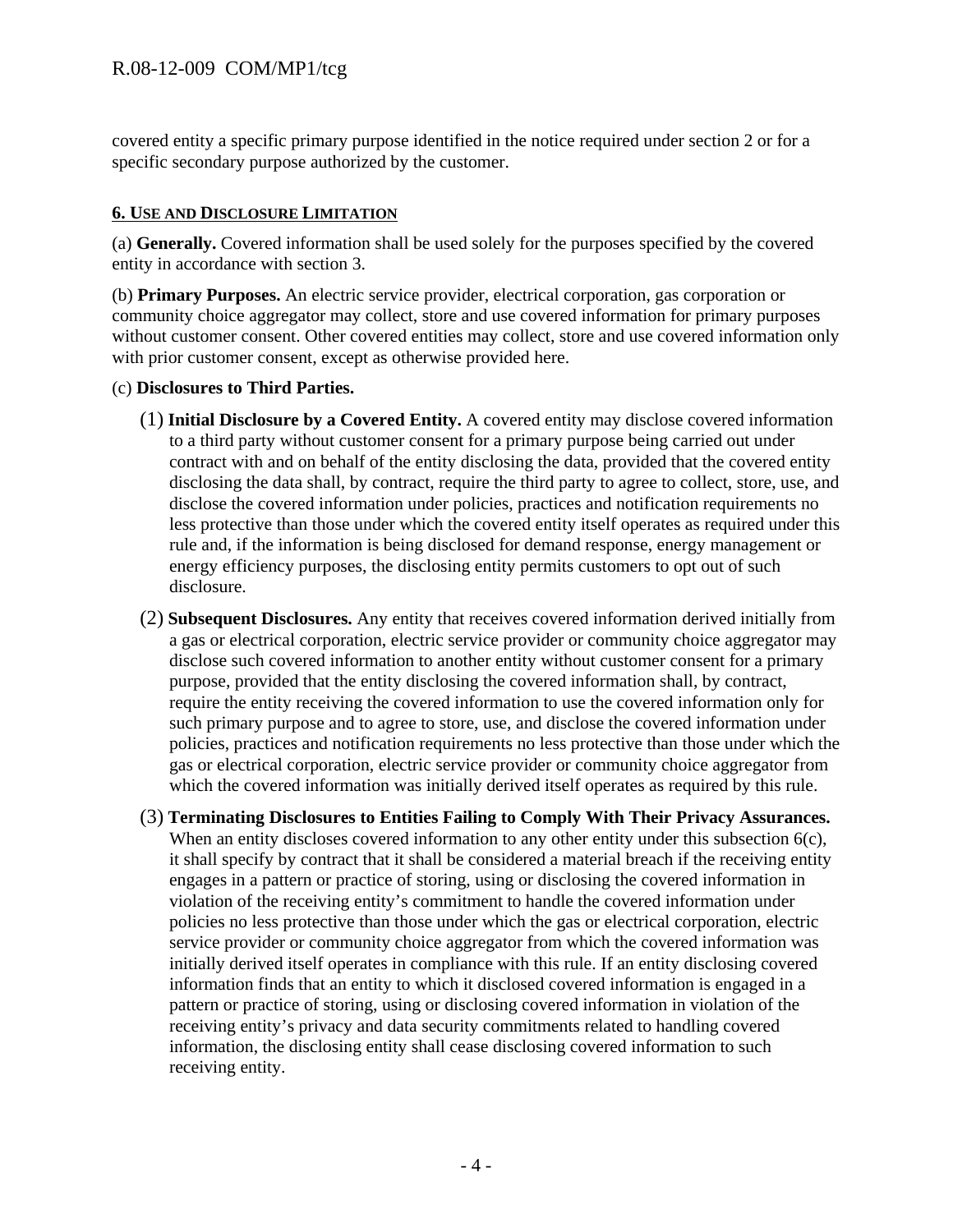(d) **Secondary Purposes**. No covered entity shall use or disclose covered information for any secondary purpose without obtaining the customer's prior, express, written authorization for each such purpose, provided that authorization is not required when information is—

- (1) provided to a law enforcement agency in response to lawful process;
- (2) authorized by the Commission pursuant to its jurisdiction and control.
- (e) **Customer Authorization.** 
	- (1) **Authorization.** Separate authorization by each customer must be obtained for each secondary purpose.
	- (2) **Revocation.** Customers have the right to revoke, at any time, any previously granted authorization.
	- (3) **Expiration.** Customer consent shall be deemed to expire after two years, after which time customers will need to reauthorize any secondary purposes.

(f) **Parity.** Covered entities shall permit customers to cancel authorization for any secondary purpose of their covered information by the same mechanism initially used to grant authorization.

### **7. DATA QUALITY AND INTEGRITY**

Covered entities shall ensure that covered information they collect, store, use, and disclose is reasonably accurate and complete or otherwise compliant with applicable rules and tariffs regarding the quality of energy usage data.

#### **8. DATA SECURITY**

(a) **Generally.** Covered entities shall implement reasonable administrative, technical, and physical safeguards to protect covered information from unauthorized access, destruction, use, modification, or disclosure.

(b) **Notification of Breach.** Upon request by the Commission, covered entities shall notify the Commission of security breaches of covered information.

#### **9. ACCOUNTABILITY AND AUDITING**

(a) **Generally**. Covered entities shall be accountable for complying with the requirements herein, and must make available to the Commission upon request or audit—

- (1) the privacy notices that they provide to customers,
- (2) their internal privacy and data security policies,
- (3) the identities of agents, contractors and other third parties to which they disclose covered information, the purposes for which that information is disclosed, indicating for each category of disclosure whether it is for a primary purpose or a secondary purpose, and
- (4) copies of any secondary-use authorization forms by which the covered party secures customer authorization for secondary uses of covered data.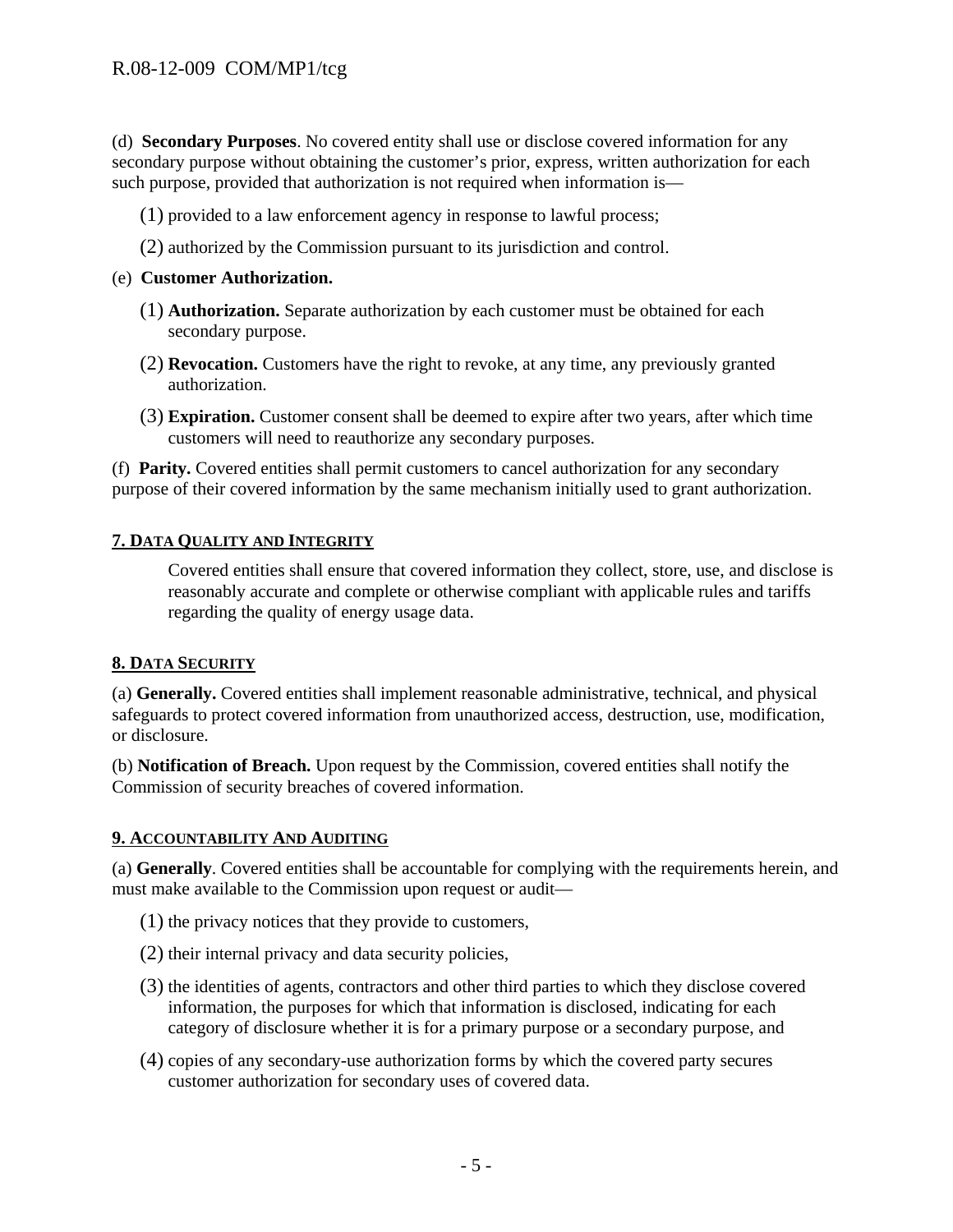(b) **Customer Complaints.** Covered entities shall provide customers with a process for reasonable access to covered information, for correction of inaccurate covered information, and for addressing customer complaints regarding covered information under these rules.

(c) **Training**. Covered entities shall provide reasonable training to all employees and contractors who use, store or process covered information.

(d) **Audits**. Each covered entity shall conduct an independent audit of its data privacy and security practices periodically as required by the Commission to monitor compliance with its data privacy and security commitments, and shall report the findings to the Commission.

(e) **Disclosures**. On an annual basis, covered entities shall disclose to the Commission—

- (1) the number of authorized third parties accessing covered information,
- (2) the number of non-compliances with this rule or with contractual provisions required by this rule experienced by the covered entities or authorized third parties, and the number of customers affected by such non-compliances.

### **(END OF ATTACHMENT C)**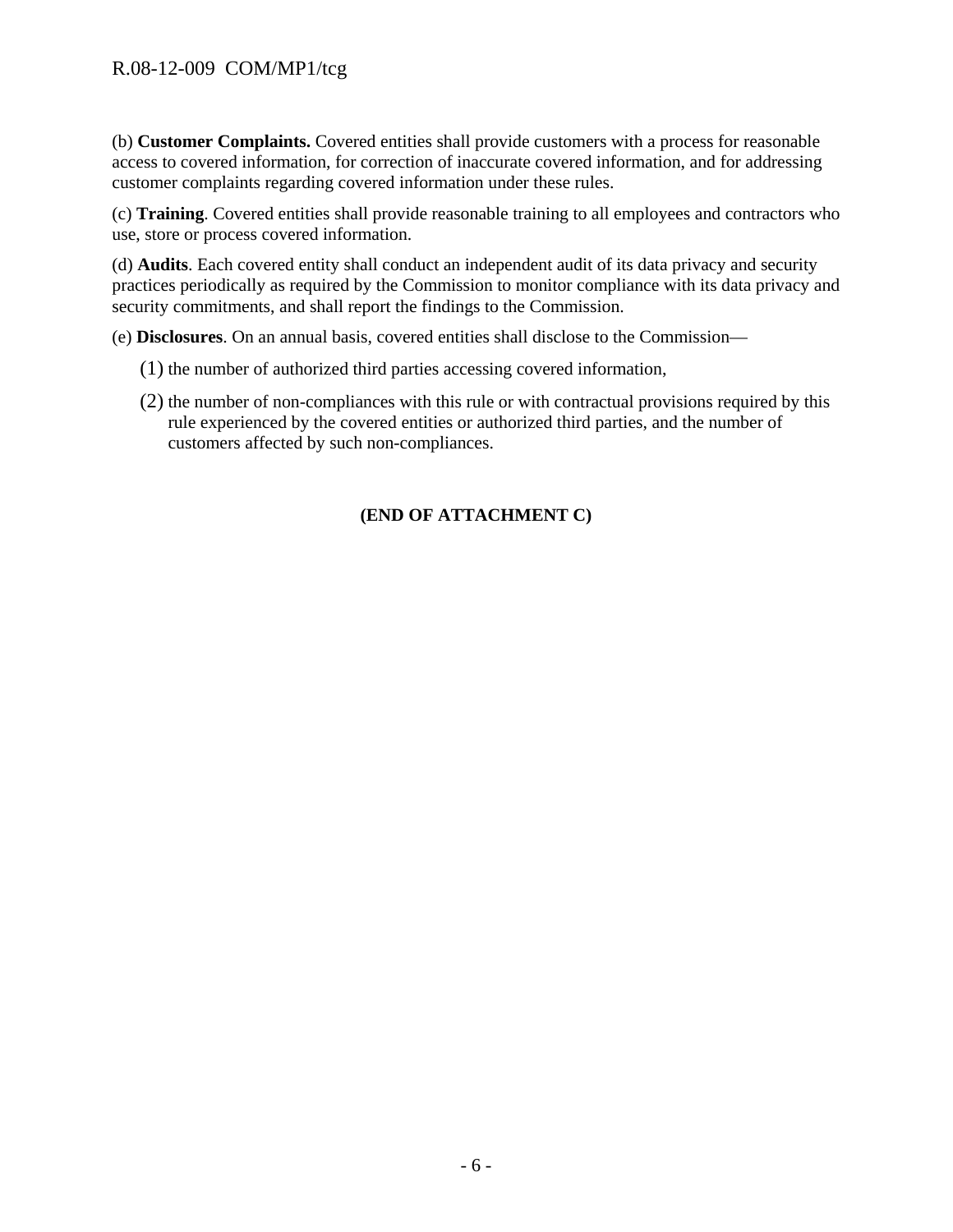# **ATTACHMENT D**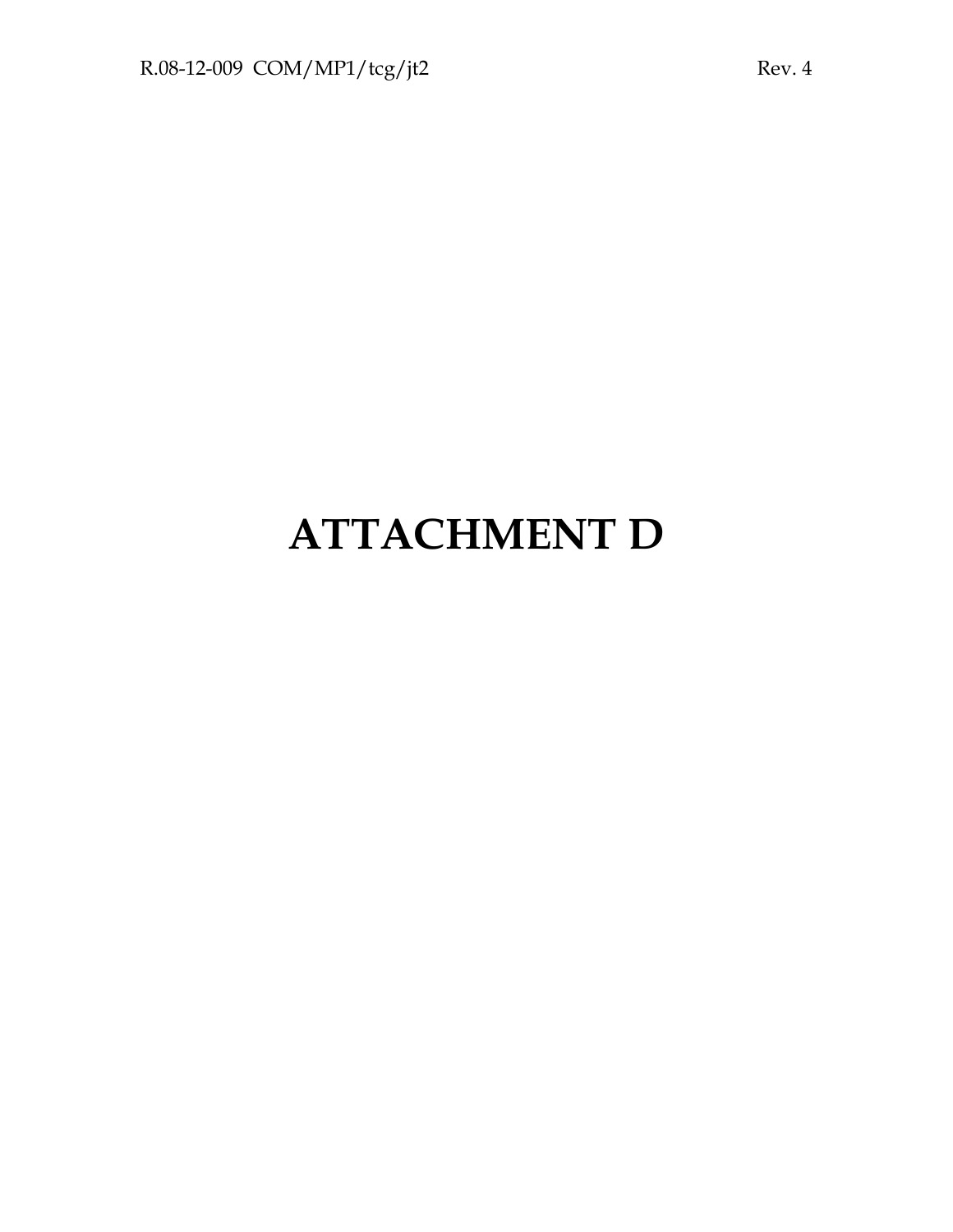## **Attachment D:**

# **Rules Regarding Privacy and Security Protections for Energy Usage Data**

## **1. DEFINITIONS**

-

(a) **Covered Entity**. A "covered entity" is (1) any electrical corporation,1 or any third party that provides services to an electrical corporation under contract, (2) any third party who accesses, collects, stores, uses or discloses covered information pursuant to an order of the Commission, unless specifically exempted, who obtains this information from an electrical corporation, or (3) any third party, when authorized by the customer, that accesses, collects, stores, uses, or discloses covered information relating to 11 or more customers who obtains this information from an electrical corporation.2

(b) **Covered Information**. "Covered information" is any usage information obtained through the use of the capabilities of Advanced Metering Infrastructure when associated with any information that can reasonably be used to identify an individual, family, household, residence, or non-residential customer, except that covered information does not include usage information from which identifying information has been removed such that an individual, family, household or residence, or nonresidential customer cannot reasonably be identified or re-

2 The Commission and its agents, including but not limited to contractors and consultants, are not "covered entities" subject to these rules because the Commission and its agents are subject to separate statutory provisions pertaining to data. In addition, these rules do not apply at this time to gas corporations, other electrical corporations, community choice aggregators, or electric service providers. Phase 2 of this proceeding will make that determination.

<sup>1</sup> At this time "any electrical corporation" includes only PG&E, SCE, and SDG&E. Phase 2 of this proceeding will determine how rules should apply to gas corporations and to PacifiCorp, the Sierra Pacific Power, Bear Valley Electric Service and Mountain Utilities.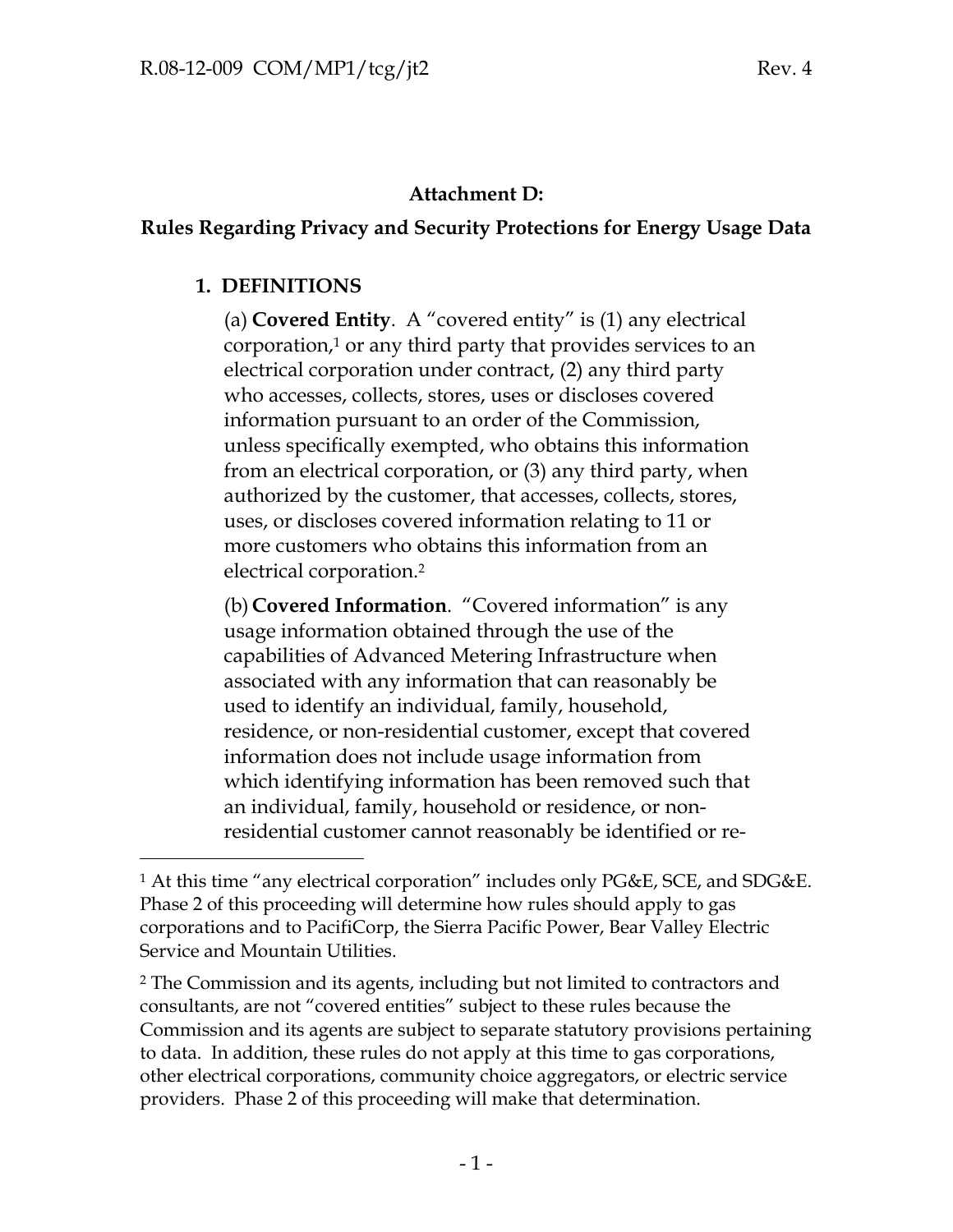identified. Covered information, however, does not include information provided to the Commission pursuant to its oversight responsibilities.

(c) **Primary Purposes**. The "primary purposes" for the collection, storage, use or disclosure of covered information are to—

- (1) provide or bill for electrical power or gas,
- (2) provide for system, grid, or operational needs,
- (3) provide services as required by state or federal law or as specifically authorized by an order of the Commission, or
- (4) plan, implement, or evaluate demand response, energy management, or energy efficiency programs under contract with an electrical corporation, under contract with the Commission , or as part of a Commission authorized program conducted by a governmental entity under the supervision of the Commission.
- (e) **Secondary Purpose**. "Secondary purpose" means any purpose that is not a primary purpose.

## **2. TRANSPARENCY (NOTICE)**

(a) **Generally**. Covered entities shall provide customers with meaningful, clear, accurate, specific, and comprehensive notice regarding the accessing, collection, storage, use, and disclosure of covered information. Provided, however, that covered entities using covered data solely for a primary purpose on behalf of and under contract with utilities are not required to provide notice separate from that provided by the utility.

(b) **When Provided**. Covered entities shall provide written notice when confirming a new customer account and at least once a year shall inform customers how they may obtain a copy of the covered entity's notice regarding the accessing, collection, storage, use, and disclosure of covered information, and shall provide a conspicuous link to the notice on the home page of their website, and shall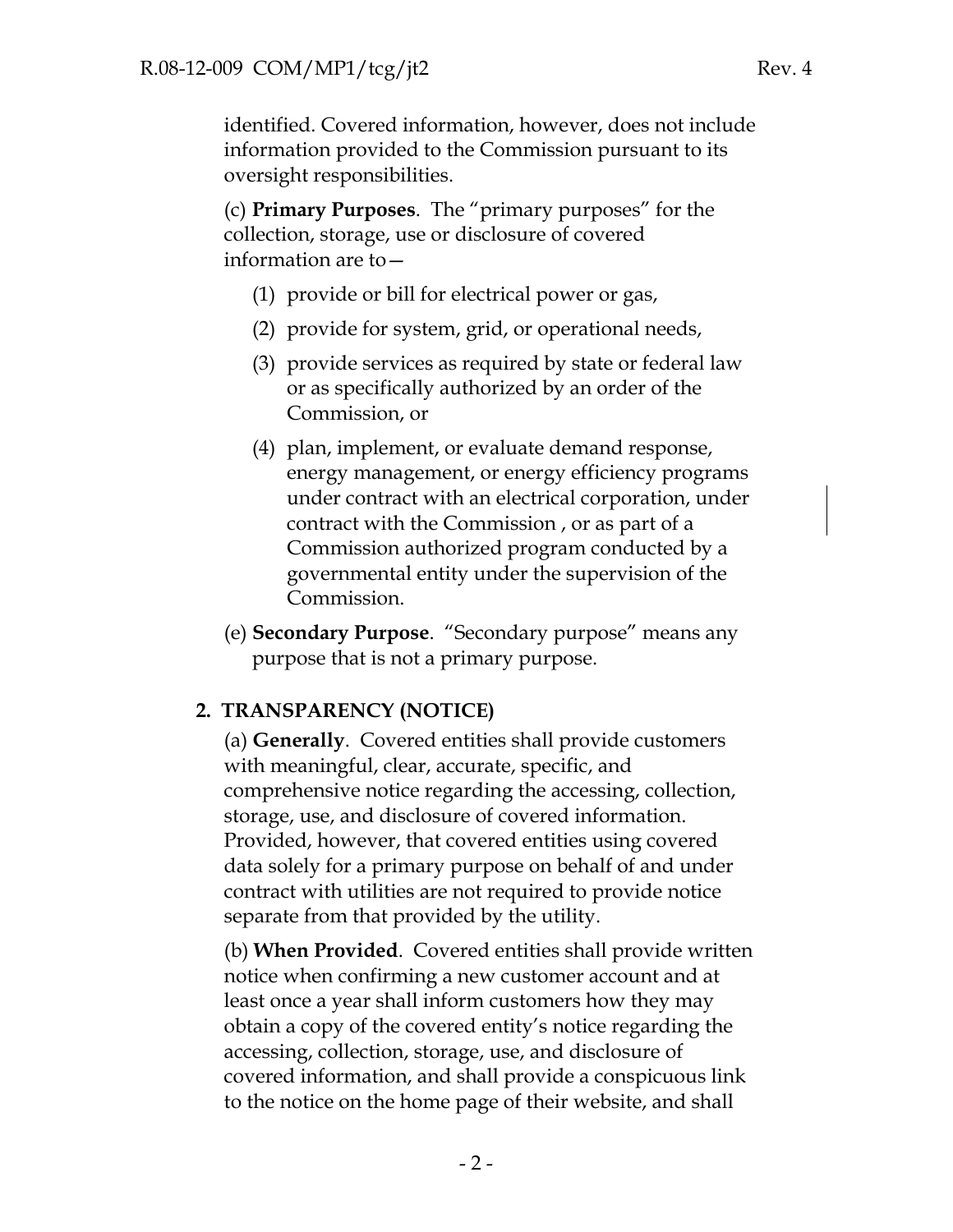include a link to their notice in all electronic correspondence to customers.

(c) **Form**. The notice shall be labeled Notice of Accessing, Collecting, Storing, Using and Disclosing Energy Usage Information and shall—

- (1) be written in easily understandable language, and
- (2) be no longer than is necessary to convey the requisite information.

(d) **Content.** The notice and the posted privacy policy shall state clearly—

- (1) the identity of the covered entity,
- (2) the effective date of the notice or posted privacy policy,
- (3) the covered entity's process for altering the notice or posted privacy policy, including how the customer will be informed of any alterations, and where prior versions will be made available to customers, and
- (4) the title and contact information, including email address, postal address, and telephone number, of an official at the covered entity who can assist the customer with privacy questions, concerns, or complaints regarding the collection, storage, use, or distribution of covered information.

# **3. PURPOSE SPECIFICATION**

The notice required under section 2 shall provide—

- (a) an explicit description of  $-$ 
	- (1) each category of covered information collected, used, stored or disclosed by the covered entity, and, for each category of covered information, the reasonably specific purposes for which it will be collected, stored, used, or disclosed,
	- (2) each category of covered information that is disclosed to third parties, and, for each such category, (i) the purposes for which it is disclosed, and (ii) the categories of third parties to which it is disclosed, and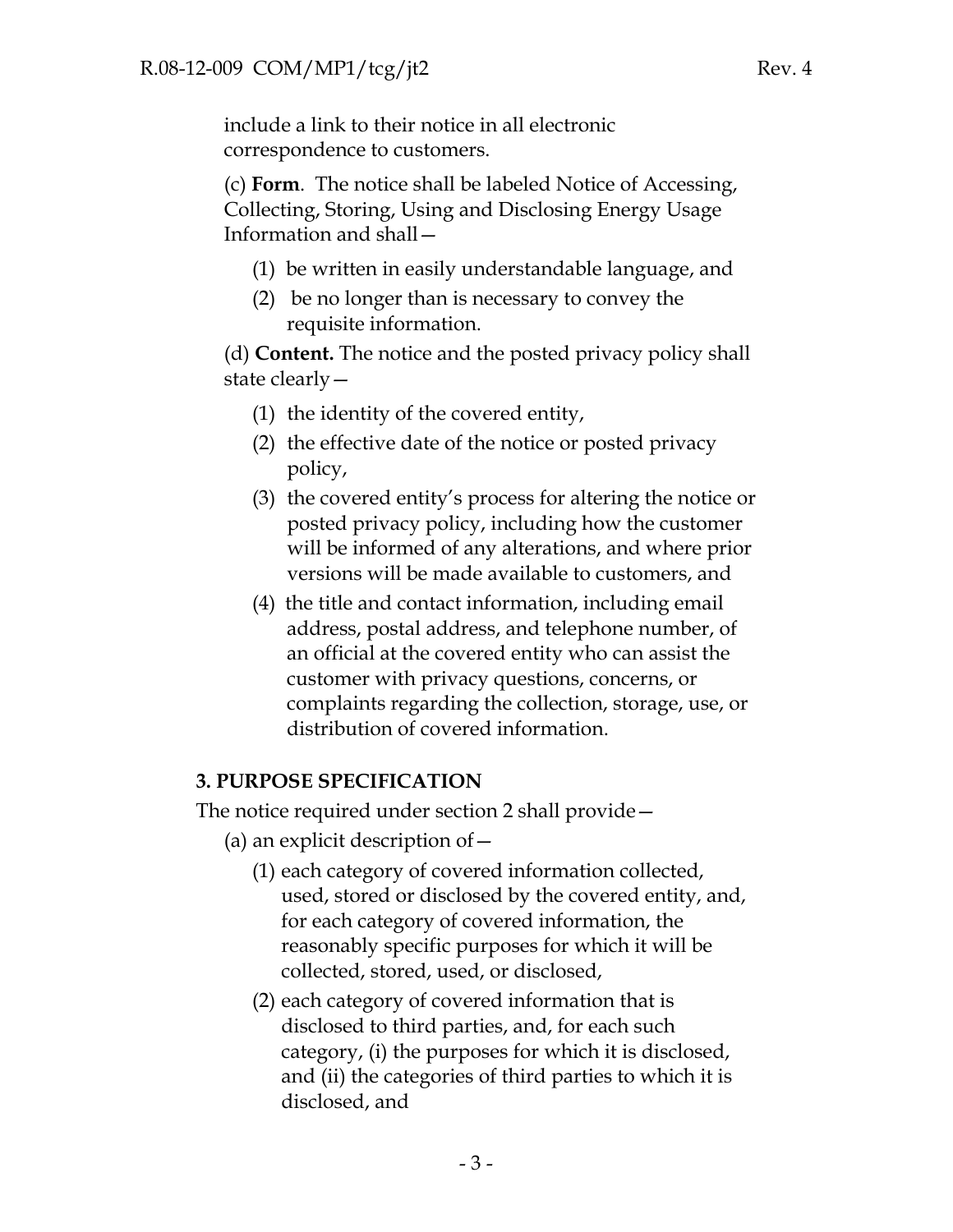- (3) the identities of those third parties to whom data is disclosed for secondary purposes, and the secondary purposes for which the information is disclosed;
- (b) the approximate period of time that covered

information will be retained by the covered entity;

(c) a description of—

.

- (1) the means by which customers may view, inquire about, or dispute their covered information, and
- (2) the means, if any, by which customers may limit the collection, use, storage or disclosure of covered information and the consequences to customers if they exercise such limits.

## **4. INDIVIDUAL PARTICIPATION (ACCESS AND CONTROL)**

(a) **Access**. Covered entities shall provide to customers upon request convenient and secure access to their covered information—

- (1) in an easily readable format that is at a level no less detailed than that at which the covered entity discloses the data to third parties.
- (2) The Commission shall, by subsequent rule, prescribe what is a reasonable time for responding to customer requests for access.

 (b) **Control**. Covered entities shall provide customers with convenient mechanisms for—

- (1) granting and revoking authorization for secondary uses of covered information,
- (2) disputing the accuracy or completeness of covered information that the covered entity is storing or distributing for any primary or secondary purpose, and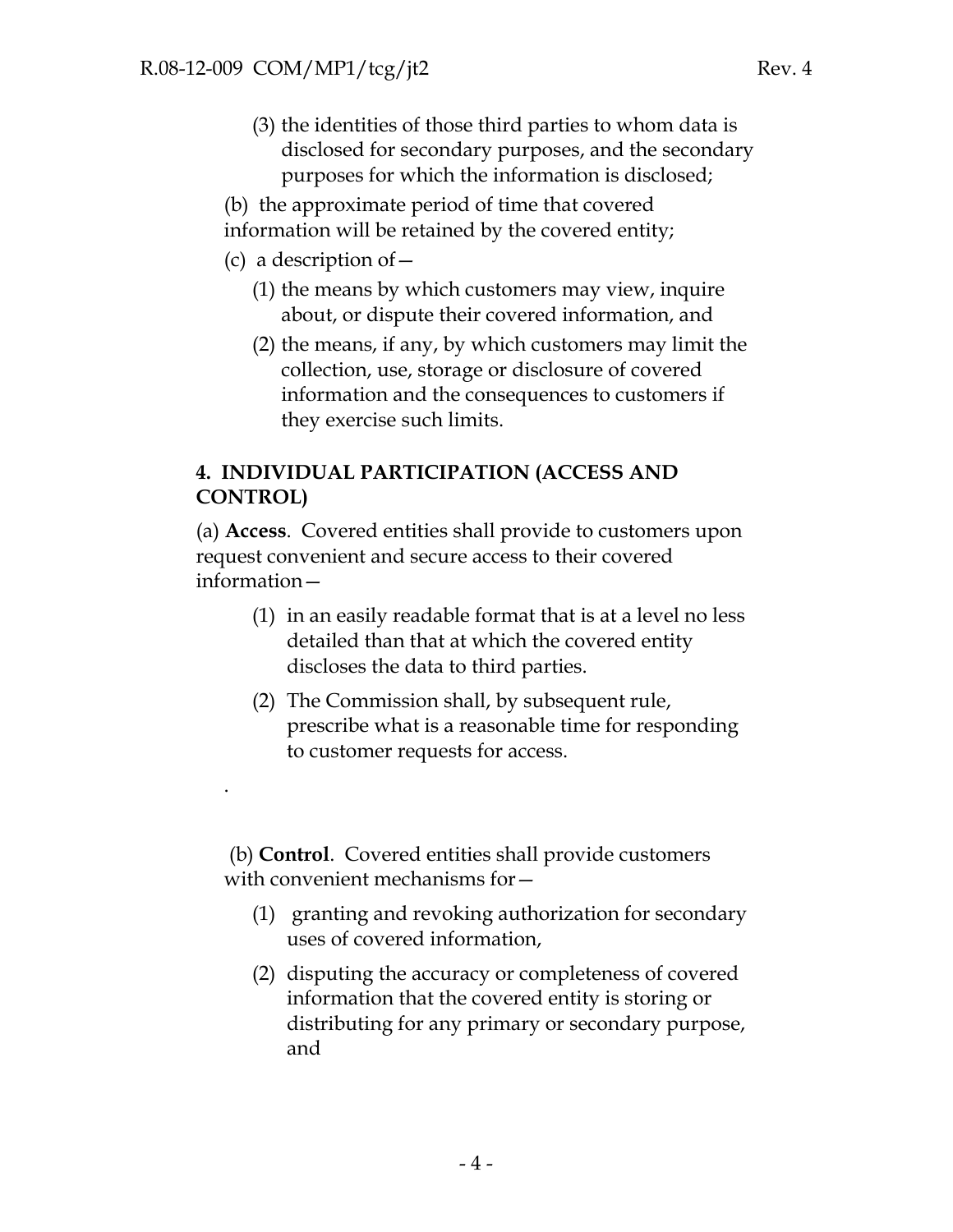(3) requesting corrections or amendments to covered information that the covered entity is collecting, storing, using, or distributing for any primary or secondary purpose.

## (c) **Disclosure Pursuant to Legal Process**.

- (1) Except as otherwise provided in this rule or expressly authorized by state or federal law or by order of the Commission, a covered entity shall not disclose covered information except pursuant to a warrant or other court order naming with specificity the customers whose information is sought. Unless otherwise directed by a court, law, or order of the Commission, covered entities shall treat requests for real-time access to covered information as wiretaps, requiring approval under the federal or state wiretap law as necessary.
- (2) Unless otherwise prohibited by court order, law, or order of the Commission, a covered entity, upon receipt of a subpoena for disclosure of covered information pursuant to legal process, shall, prior to complying, notify the customer in writing and allow the customer 7 days to appear and contest the claim of the person or entity seeking disclosure.
- (3) Nothing in this rule prevents a person or entity seeking covered information from demanding such information from the customer under any applicable legal procedure or authority.
- (4) Nothing in this section prohibits a covered entity from disclosing covered information with the consent of the customer, where the consent is express, in written form, and specific to the purpose and to the person or entity seeking the information.
- (5) Nothing in this rule prevents a covered entity from disclosing, in response to a subpoena, the name, address and other contact information regarding a customer.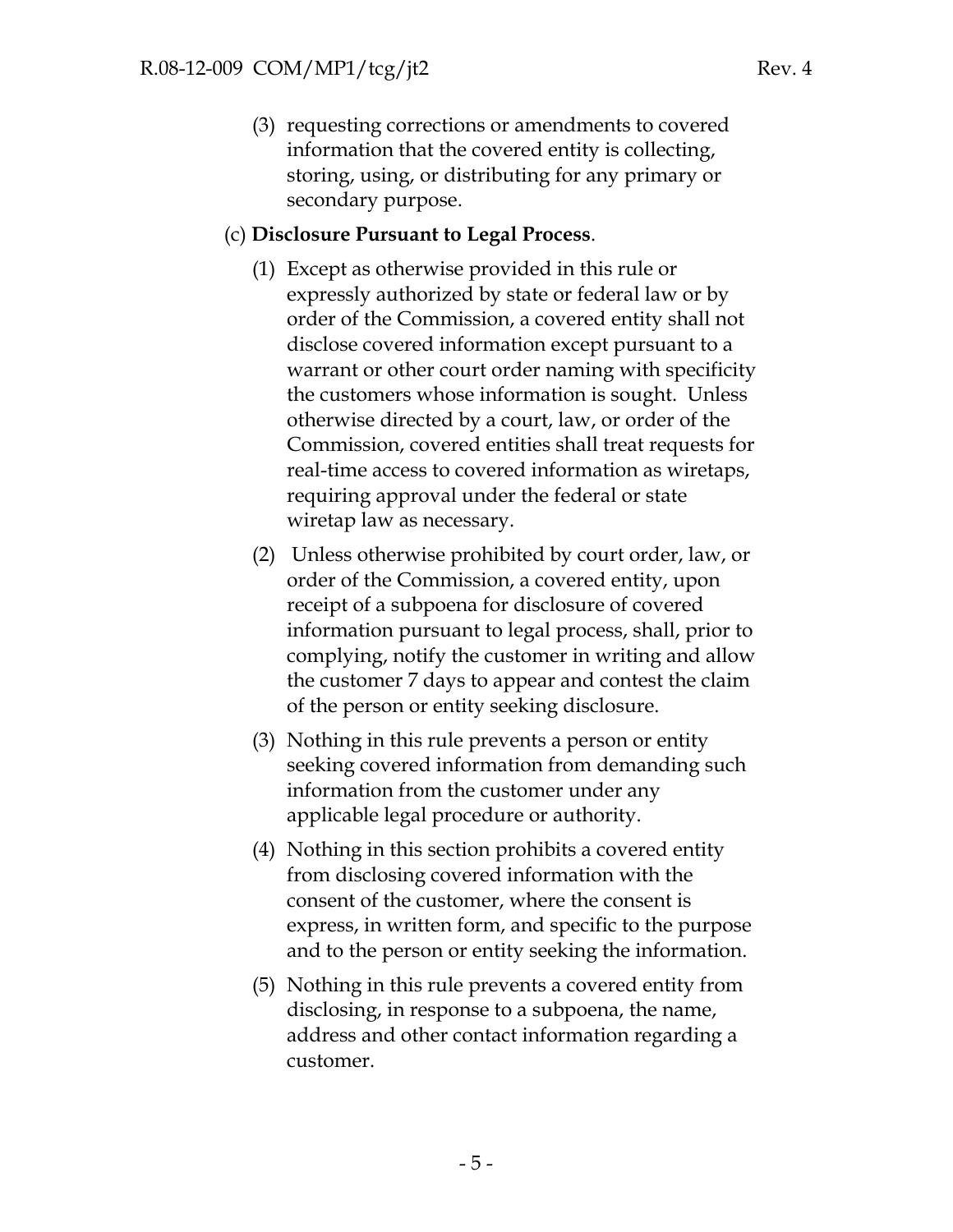(6) On an annual basis, covered entities shall report to the Commission the number of demands received for disclosure of customer data pursuant to legal process or pursuant to situations of imminent threat to life or property and the number of customers whose records were disclosed. Upon request of the Commission, covered entities shall report additional information to the Commission on such disclosures. The Commission may make such reports publicly available without identifying the affected customers, unless making such reports public is prohibited by state or federal law or by order of the Commission.

(d) **Disclosure of Information in Situations of Imminent Threat to Life or Property.** These rules concerning access, control and disclosure do not apply to information provided to emergency responders in situations involving an imminent threat to life or property. Emergency disclosures, however, remain subject to reporting rule  $4(c)(6)$ .

## **5. DATA MINIMIZATION**

(a) **Generally**. Covered entities shall collect, store, use, and disclose only as much covered information as is reasonably necessary or as authorized by the Commission to accomplish a specific primary purpose identified in the notice required under section 2 or for a specific secondary purpose authorized by the customer.

(b) **Data Retention**. Covered entities shall maintain covered information only for as long as reasonably necessary or as authorized by the Commission to accomplish a specific primary purpose identified in the notice required under section 2 or for a specific secondary purpose authorized by the customer.

(c) **Data Disclosure**. Covered entities shall not disclose to any third party more covered information than is reasonably necessary or as authorized by the Commission to carry out on behalf of the covered entity a specific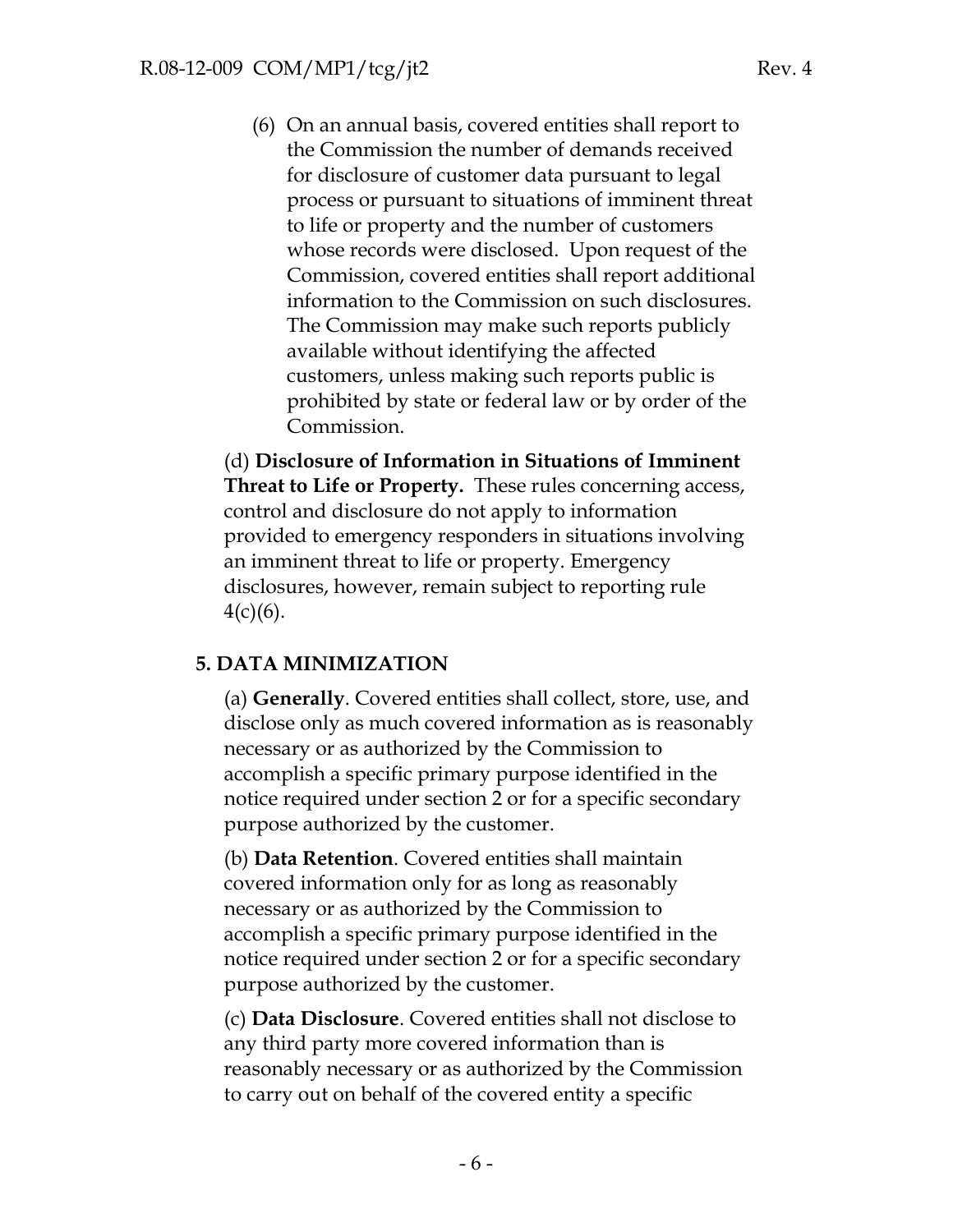primary purpose identified in the notice required under section 2 or for a specific secondary purpose authorized by the customer.

## **6. USE AND DISCLOSURE LIMITATION**

(a) **Generally**. Covered information shall be used solely for the purposes specified by the covered entity in accordance with section 3.

(b) **Primary Purposes**. An electrical corporation, a third party acting under contract with the Commission to provide energy efficiency or energy efficiency evaluation services authorized pursuant to an order or resolution of the Commission, or a governmental entity providing energy efficiency or energy efficiency evaluation services pursuant to an order or resolution of the Commission may access, collect, store and use covered information for primary purposes without customer consent. Other covered entities may collect, store and use covered information only with prior customer consent, except as otherwise provided here.

## (c) **Disclosures to Third Parties**.

(1) **Initial Disclosure by an Electrical Corporation**. An electrical corporation may disclose covered information without customer consent to a third party acting under contract with the Commission for the purpose of providing services authorized pursuant to an order or resolution of the Commission or to a governmental entity for the purpose of providing energy efficiency or energy efficiency evaluation services pursuant to an order or resolution of the Commission. An electrical corporation may disclose covered information to a third party without customer consent

a.when explicitly ordered to do so by the Commission; or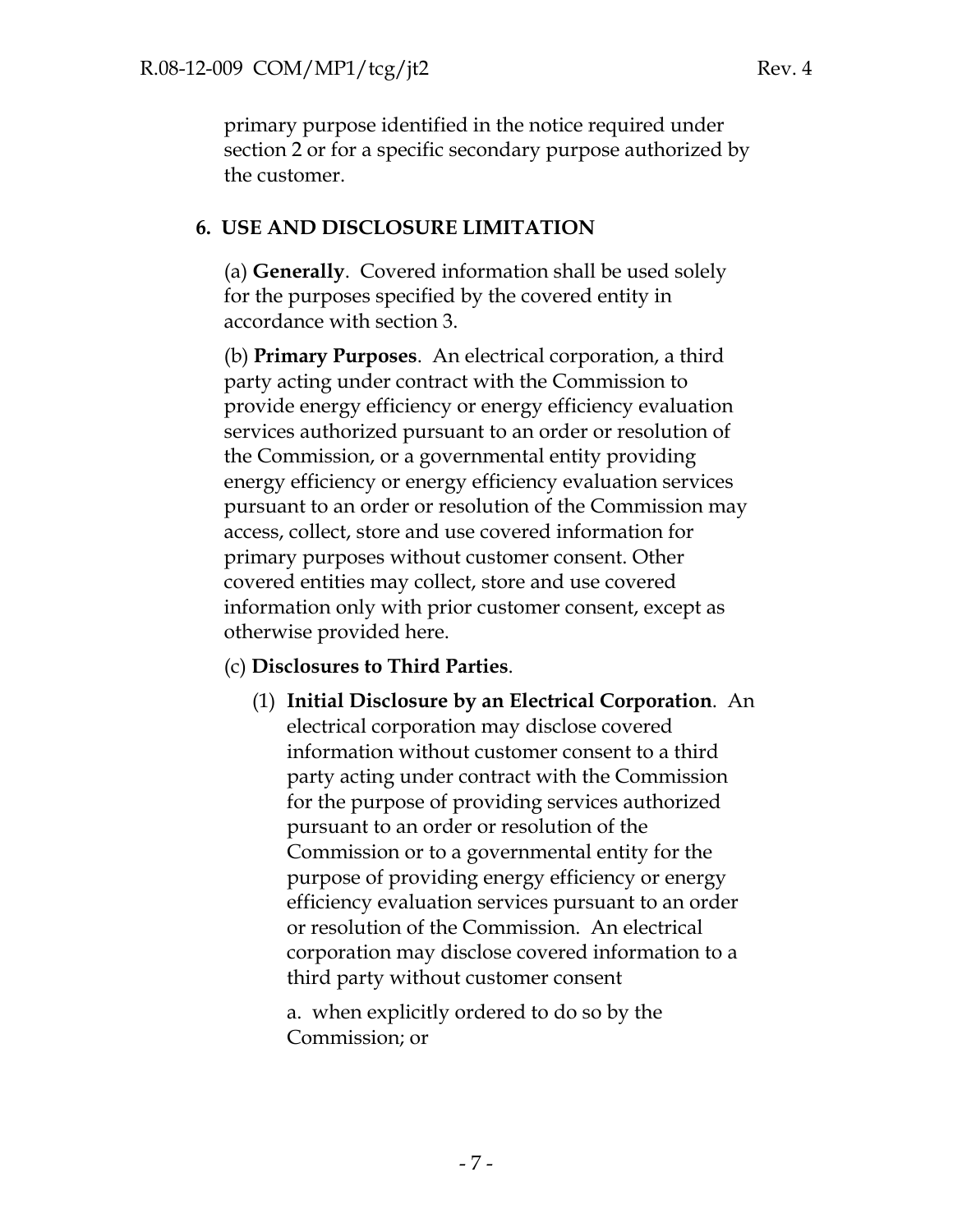b. for a primary purpose being carried out under contract with and on behalf of the electrical corporation disclosing the data;

provided that the covered entity disclosing the data shall, by contract, require the third party to agree to access, collect, store, use, and disclose the covered information under policies, practices and notification requirements no less protective than those under which the covered entity itself operates as required under this rule, unless otherwise directed by the Commission.

- (2) **Subsequent Disclosures**. Any entity that receives covered information derived initially from a covered entity may disclose such covered information to another entity without customer consent for a primary purpose, provided that the entity disclosing the covered information shall, by contract, require the entity receiving the covered information to use the covered information only for such primary purpose and to agree to store, use, and disclose the covered information under policies, practices and notification requirements no less protective than those under which the covered entity from which the covered information was initially derived operates as required by this rule, unless otherwise directed by the Commission.
- (3) **Terminating Disclosures to Entities Failing to Comply With Their Privacy Assurances**. When a covered entity discloses covered information to a third party under this subsection 6(c), it shall specify by contract, unless otherwise ordered by the Commission, that it shall be considered a material breach if the third party engages in a pattern or practice of accessing, storing, using or disclosing the covered information in violation of the third party's contractual obligations to handle the covered information under policies no less protective than those under which the covered entity from which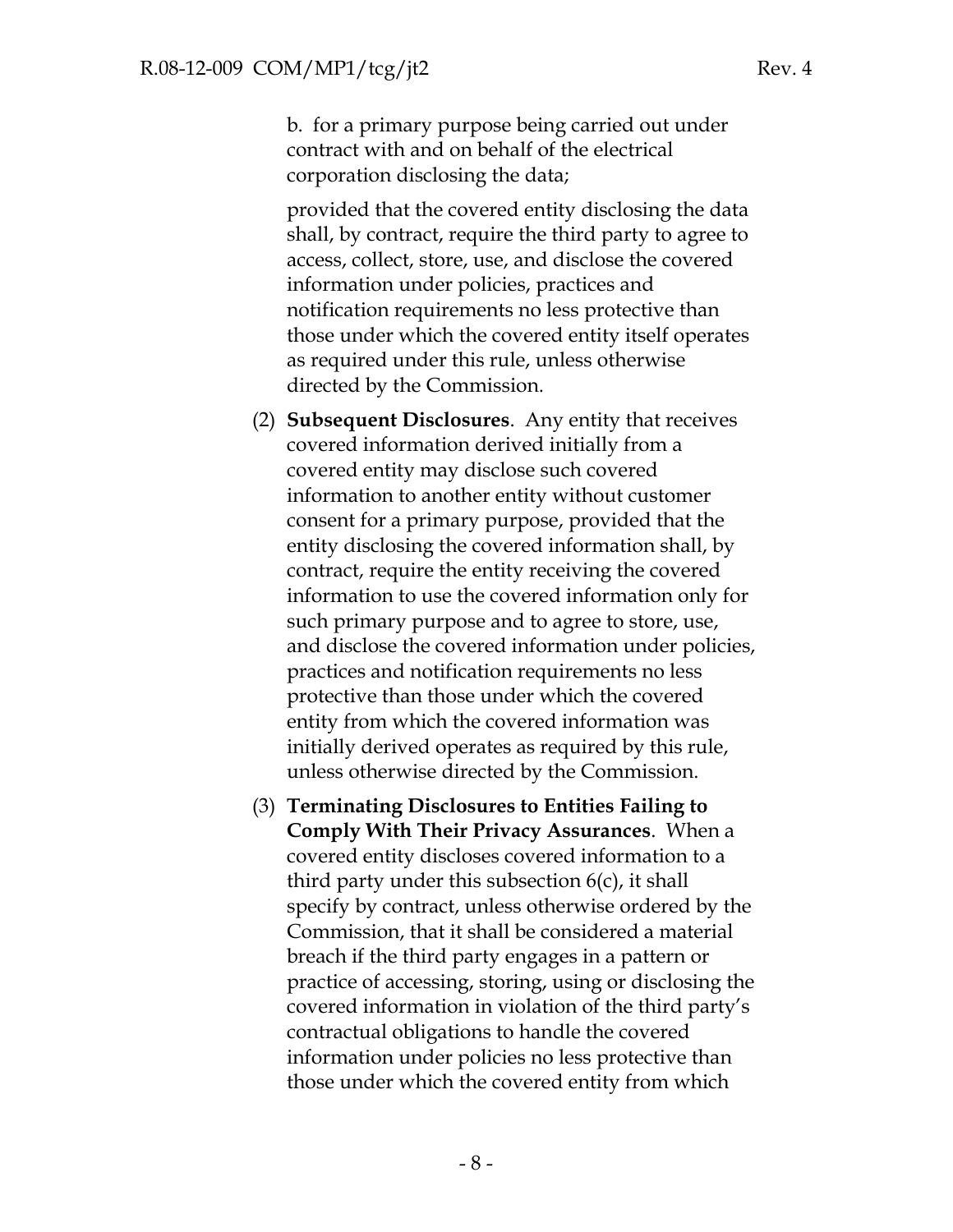the covered information was initially derived operates in compliance with this rule.

- If a covered entity disclosing covered information for a primary purpose being carried out under contract with and on behalf of the entity disclosing the data finds that a third party contractor to which it disclosed covered information is engaged in a pattern or practice of accessing, storing, using or disclosing covered information in violation of the third party's contractual obligations related to handling covered information, the disclosing entity shall promptly cease disclosing covered information to such third party.
- If a covered entity disclosing covered information to a Commission-authorized or customer-authorized third party receives a customer complaint about the third party's misuse of data or other violation of the privacy rules, the disclosing entity shall, upon customer request or at the Commission's direction, promptly cease disclosing that customer's information to such third party. The disclosing entity shall notify the Commission of any such complaints or suspected violations.
- (4) Nothing in this section shall be construed to impose any liability on an electrical corporation relating to disclosures of information by a third party when i) the Commission orders the provision of covered data to a third party; or ii) a customer authorizes or discloses covered data to a third party entity that is unaffiliated with and has no other business relationship with the electrical corporation. After a secure transfer, the electrical corporation shall not be responsible for the security of the covered data or its use or misuse by such third party. This limitation on liability does not apply when a utility has acted recklessly.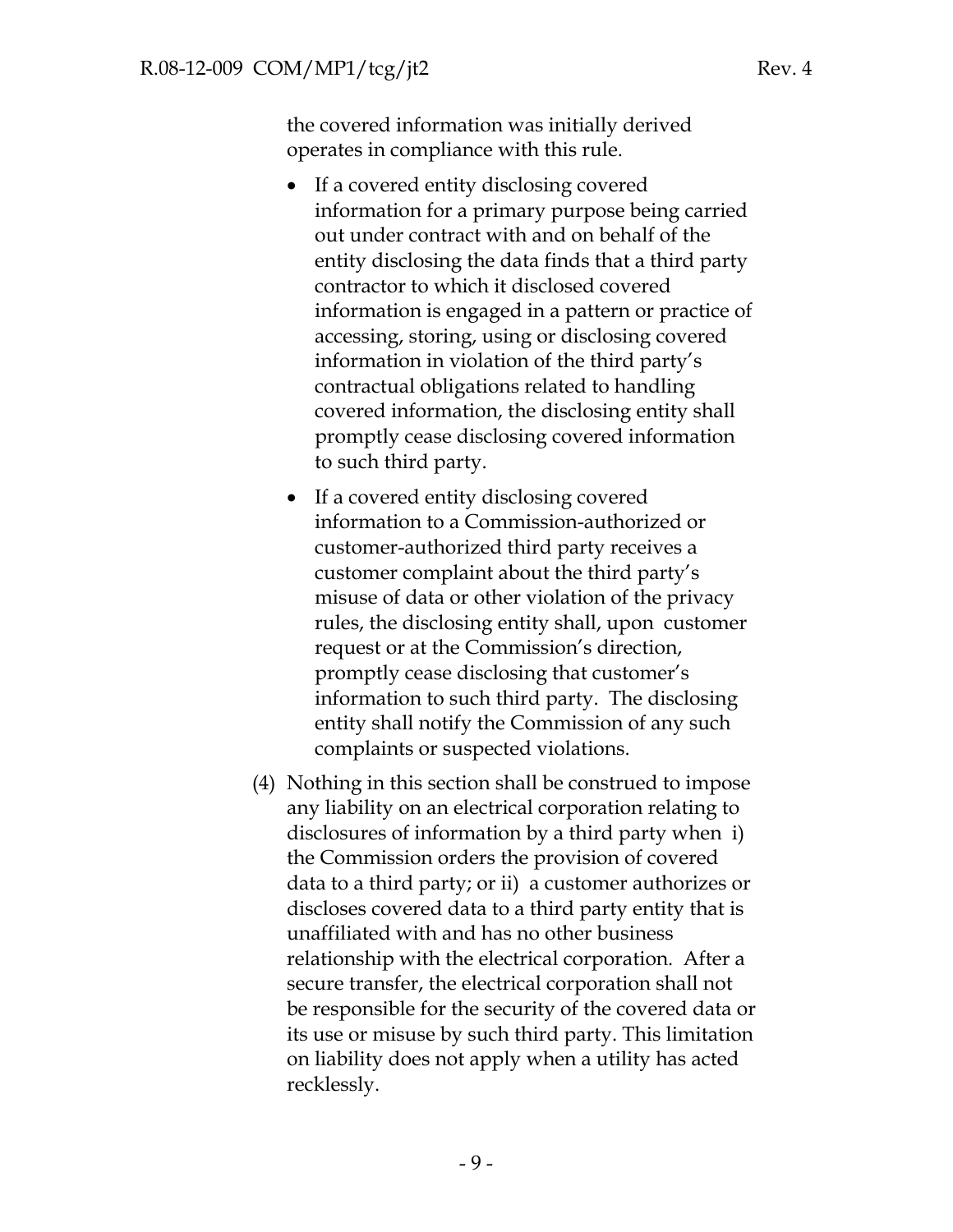(d) **Secondary Purposes**. No covered entity shall use or disclose covered information for any secondary purpose without obtaining the customer's prior, express, written authorization for each type of secondary purpose. This authorization is not required when information is—

- (1) provided pursuant to a legal process as described in 4(c) above;
- (2) provided in situations of imminent threat to life or property as described in 4(d) above; or
- (3) authorized by the Commission pursuant to its jurisdiction and control.
- (e) **Customer Authorization**.
	- (1) **Authorization**. Separate authorization by each customer must be obtained for all disclosures of covered information except as otherwise provided for herein.
	- (2) **Revocation**. Customers have the right to revoke, at any time, any previously granted authorization. .
	- (3) **Opportunity to Revoke**. The consent of a residential customer shall continue without expiration, but an entity receiving information pursuant to a residential customer's authorization shall contact the customer, at least annually, to inform the customer of the authorization granted and to provide an opportunity for revocation. The consent of a non-residential customer shall continue in the same way, but an entity receiving information pursuant to a non-residential customer's authorization shall contact the customer, to inform the customer of the authorization granted and to provide an opportunity for revocation either upon the termination of the contract, or annually if there is no contract..

(f) **Parity**. Covered entities shall permit customers to cancel authorization for any secondary purpose of their covered information by the same mechanism initially used to grant authorization.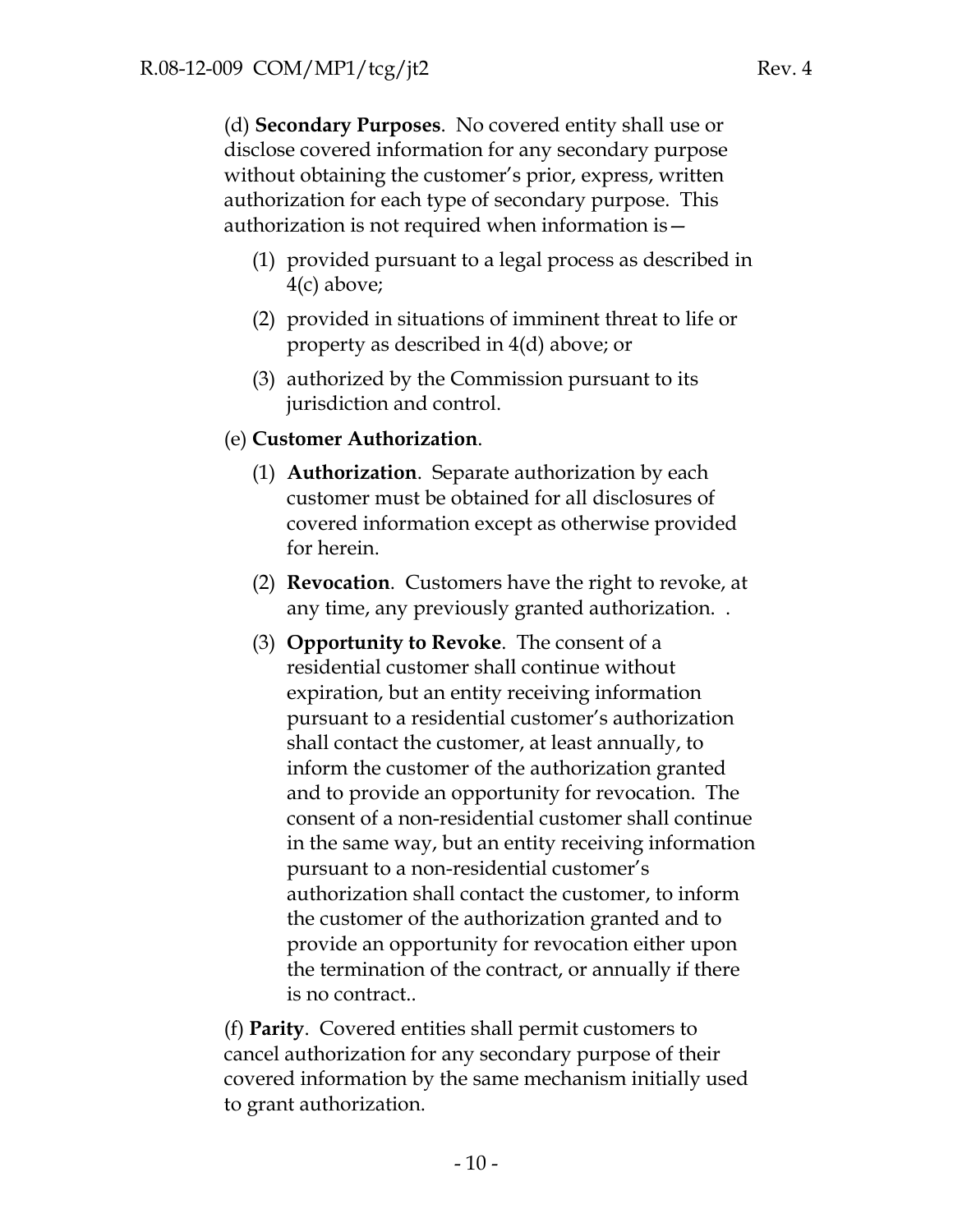(g) **Availability of Aggregated Usage Data**. Covered entities shall permit the use of aggregated usage data that is removed of all personally-identifiable information to be used for analysis, reporting or program management provided that the release of that data does not disclose or reveal specific customer information because of the size of the group, rate classification, or nature of the information.

## **7. DATA QUALITY AND INTEGRITY**

Covered entities shall ensure that covered information they collect, store, use, and disclose is reasonably accurate and complete or otherwise compliant with applicable rules and tariffs regarding the quality of energy usage data.

## **8. DATA SECURITY**

- (a) **Generally**. Covered entities shall implement reasonable administrative, technical, and physical safeguards to protect covered information from unauthorized access, destruction, use, modification, or disclosure.
- (b) **Notification of Breach**. A covered third party shall notify the covered electrical corporation that is the source of the covered data within one week of the detection of a breach. Upon a breach affecting 1,000 or more customers, whether by a covered electrical corporation or by a covered third party, the covered electrical corporation shall notify the Commission's Executive Director of security breaches of covered information within two weeks of the detection of a breach or within one week of notification by a covered third party of such a breach. Upon request by the Commission, electrical corporations shall notify the Commission's Executive Director of security breaches of covered information.
- (c) **Annual Report of Breaches.** In addition, electrical corporations shall file an annual report with the Commission's Executive Director, commencing with the calendar year 2012, that is due within 120 days of the end of the calendar year and notifies the Commission of all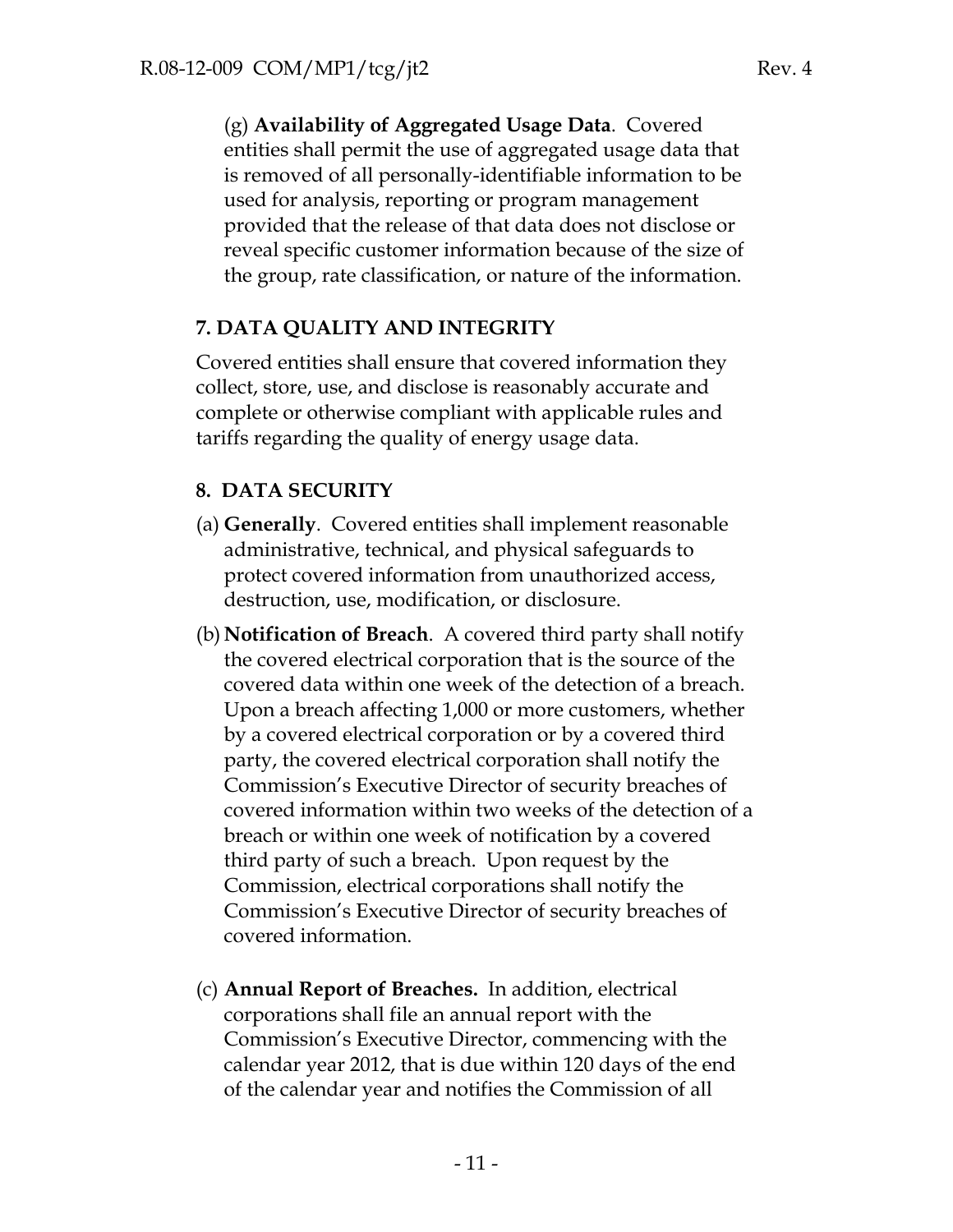security breaches within the calendar year affecting covered information, whether by the covered electrical corporation or by a third party.

## **9. ACCOUNTABILITY AND AUDITING**

(a) **Generally**. Covered entities shall be accountable for complying with the requirements herein, and must make available to the Commission upon request or audit—

- (1) the privacy notices that they provide to customers,
- (2) their internal privacy and data security policies,
- (3) the categories of agents, contractors and other third parties to which they disclose covered information for a primary purpose, the identities of agents, contractors and other third parties to which they disclose covered information for a secondary purpose, the purposes for which all such information is disclosed, indicating for each category of disclosure whether it is for a primary purpose or a secondary purpose. (A covered entity shall retain and make available to the Commission upon request information concerning who has received covered information from the covered entity.), and
- (4) copies of any secondary-use authorization forms by which the covered party secures customer authorization for secondary uses of covered data.

(b) **Customer Complaints**. Covered entities shall provide customers with a process for reasonable access to covered information, for correction of inaccurate covered information, and for addressing customer complaints regarding covered information under these rules.

(c) **Training**. Covered entities shall provide reasonable training to all employees and contractors who use, store or process covered information.

(d) **Audits**. Each electrical corporation shall conduct an independent audit of its data privacy and security practices in conjunction with general rate case proceedings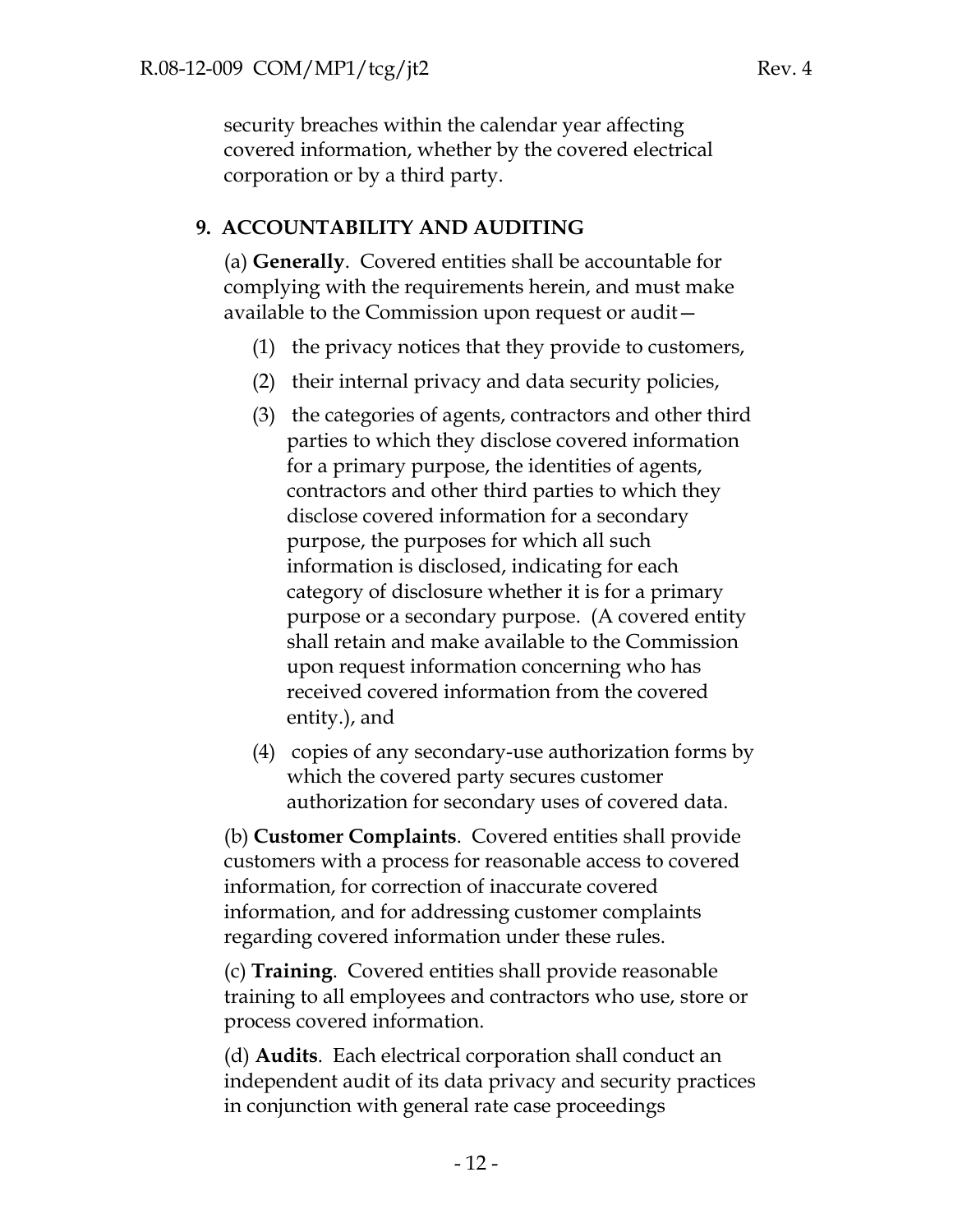following 2012 and at other times as required by order of the Commission. The audit shall monitor compliance with data privacy and security commitments, and the electrical corporation shall report the findings to the Commission as part of the utility's general rate case filing.

(e) **Reporting Requirements**. On an annual basis, each electrical corporation shall disclose to the Commission as part of an annual report required by Rule 8.b, the following information:

- (1) the number of authorized third parties accessing covered information,
- (2) the number of non-compliances with this rule or with contractual provisions required by this rule experienced by the utility, and the number of customers affected by each non-compliance and a detailed description of each non-compliance.

# **(END OF ATTACHMENT D)**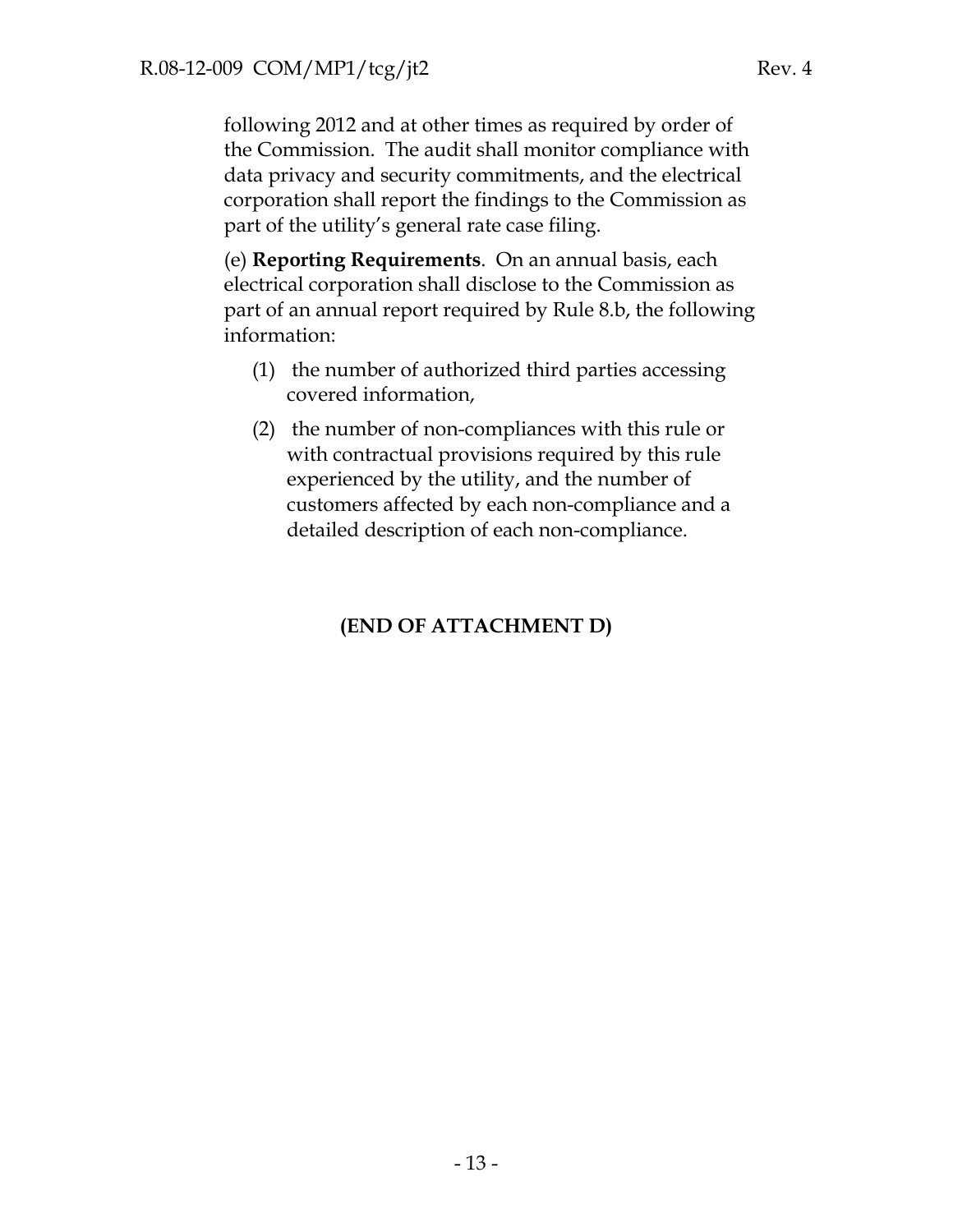#### **\*\*\*\*\*\*\*\*\*\*\*\*\*\* PARTIES \*\*\*\*\*\*\*\*\*\*\*\*\*\***

#### **\*\*\*\*\*\*\*\*\*\* STATE EMPLOYEE \*\*\*\*\*\*\*\*\*\*\***

#### **\*\*\*\*\*\*\*\*\* INFORMATION ONLY \*\*\*\*\*\*\*\*\*\***

3 PHASES RENEWABLES, LLC 2100 SEPULVEDA BLVD., STE. 37 MANHATTAN BEACH CA 90266 (310) 939-1283 Energy@3PhasesRenewables.com

Mike Lamond Chief Financial Officer ALPINE NATURAL GAS OPERATING CO. #1 LLC PO BOX 550, 15 ST. ANDREWS ROAD VALLEY SPRINGS CA 95252 (209) 772-3006 Mike@alpinenaturalgas.com

Paul Delaney V.P. AMERICAN UTILITY NETWORK (A.U.N.) 10705 DEER CANYON DRIVE ALTA LOMA CA 91737 (805) 390-5632 pssed@adelphia.net

David Coyle General Manager ANZA RURAL ELECTRIC COOP PO BOX 391909 / 58470 HWY 371 ANZA CA 92539-1909 (909) 763-4333 For: Anza Electric Co-operative, Inc. \_\_\_\_\_\_\_\_\_\_\_\_\_\_\_\_\_\_\_\_\_\_\_\_\_\_\_\_\_\_\_\_\_\_\_\_\_\_\_\_\_\_\_\_

Don Stoneberger APS ENERGY SERVICES 400 E. VAN BUREN STREET, STE 750 PHOENIX AZ 85004 (602) 744-5007 Don.Stoneberger@apses.com

John Tsouvalas West Coast Crude Asset Mgr. ARCO PIPE LINE COMPANY 5900 CHERRY AVENUE LONG BEACH CA 90805 (562) 728-2252

Tara Knox AVISTA CORPORATION PO BOX 3727 SPOKANE WA 99220 (509) 489-0500

John Casadont BLUESTAR ENERGY SOLUTIONS 363 WEST ERIE STREET, SUITE 700 CHICGO IL 60654 (312) 628-8666 JCasadont@BlueStarEnergy.com

Peter Eichler CALIFORNIA PACIFIC ELECTRIC COMPANY 933 ELOISE AVENUE SOUTH LAKE TAHOE CA 96150 (800) 782-2506 peter.eichler@CaliforniaPacificElectric.com

Don Bishop CALNEV PIPELINE COMPANY PO BOX 6346 SAN BERNARDINO CA 92412-6346 (909) 888-7771

CALPINE POWERAMERICA-CA, LLC 717 TEXAS AVENUE, SUITE 1000 HOUSTON TX 77002 (713) 830-8362 JArmenta@calpine.com

Mary Anne Collins Mgr. Regulatory CHEVRON PIPELINE COMPANY 4800 FOURNACE PLACE BELLAIRE TX 77401-2324 (713) 432-2835 macollins@chevron.com

CLEAN POWER SAN FRANCISCO 1155 MARKET STREET, 4TH FL. SAN FRANCISCO CA 94103

COMMERCE ENERGY, INC 1 CENTERPOINTE DRIVE, STE 350 LA PALMA CA 90623 (714) 259-2508 IGoodman@CommerceEnergy.com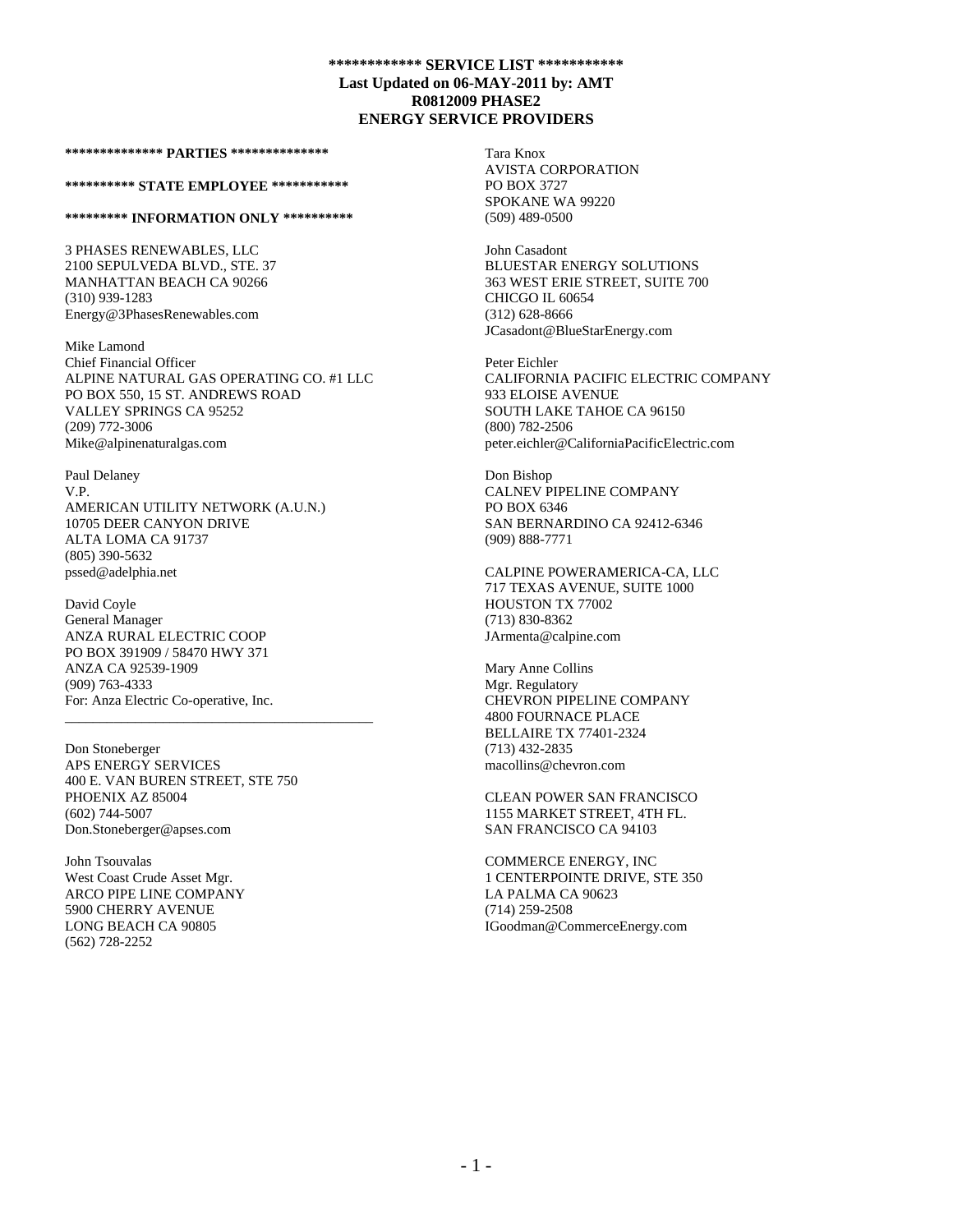Rob Gunnin V.P. - Supply COMMERCE ENERGY, INC. 600 ANTON BLVD., STE 2000 COSTA MESA CA 92626 (714) 259-2500

Patrick Van Beek COMMERCIAL ENERGY OF CALIFORNIA 7677 OAKPORT STREET, STE 525 OAKLAND CA 94621 (510) 567-2700 Patrick.VanBeek@CommercialEnergy.net

Mary Kelly Rate Specialist CONOCOPHILLIPS PIPE LINE COMPANY 972 ADAMS BUILDING BARTLESVILLE OK 74004 (918) 661-8427 mkelly@ppco.com

Larry Vickrey Dir. CONOCOPHILLIPS PIPELINE COMPANY 600 N. DAIRY ASHFORD HOUSTON TX 77079-1175 (281) 293-2135 larry.vickrey@conocophillips.com

Gregory Kosier CONSTELLATION NEW ENERGY, INC. TWO CALIFORNIA PLAZA 350 SOUTH GRAND AVENUE, SUITE 3800 LOS ANGELES CA 90071 (213) 996-6116 gregory.kosier@constellation.com

Victor Gonzalez CONSTELLATION NEW ENERGY, INC. 111 MARKET PLACE, STE 500 BALTIMORE MD 21202 (713) 652-5544 Victor.Gonzalez@Constellation.com

Larry W. Alexander CRIMSON PIPELINE L.P. 2459 REDONDO AVENUE LONG BEACH CA 90806 (562) 595-9216 lwalexander@crimsonpl.com Andrea Morrison DIRECT ENERGY BUSINESS 7220 AVENIDA ENCINAS, SUITE 120 CARLSBAD CA 92009 (916) 759-7052 Andrea.Morrison@DirectEnergy.com

Andrea Morrison DIRECT ENERGY SERVICES, LLC 12 GREENWAY PLAZA, SUITE 600 HOUSTON TX 77046 (805) 481-2097 Andrea.Morrison@DirectEnergy.com

Carl Boyd Mgr - Regulatory Compliance DIRECT ENERGY SERVICES, LLC 1001 LIBERTY AVE. PITTSBURGH PA 15222 (412) 667-5272 carl.boyd@DirectEnergy.com

Kathryn Fugere ELLWOOD PIPELINE, INC. ONE EMBARCADERO CENTER, 30TH FL. SAN FRANCISCO CA 94111 (415) 788-0900 kfugere@gmssr.com

Kevin Boudreaux ENERCAL USA LLC 7660 WOODWAY DRIVE, STE. 471A HOUSTON TX 77063 (713) 395-5372 kb@enercalusa.com

ENERCAL USA, LLC 7660 WOODWAY DRIVE, SUITE 471A HOUSTON TX 77063 (877) 398-9705 info@EnercalUSA.com

John D. Zimmerman EOTT ENERGY PIPELINE LIMITED PARTNERSHIP SUITE 400 2000 WEST SAM HOUSTON PARKWAY SO HOUSTON TX 77042 (713) 993-5671 john\_zimmerman@eott.com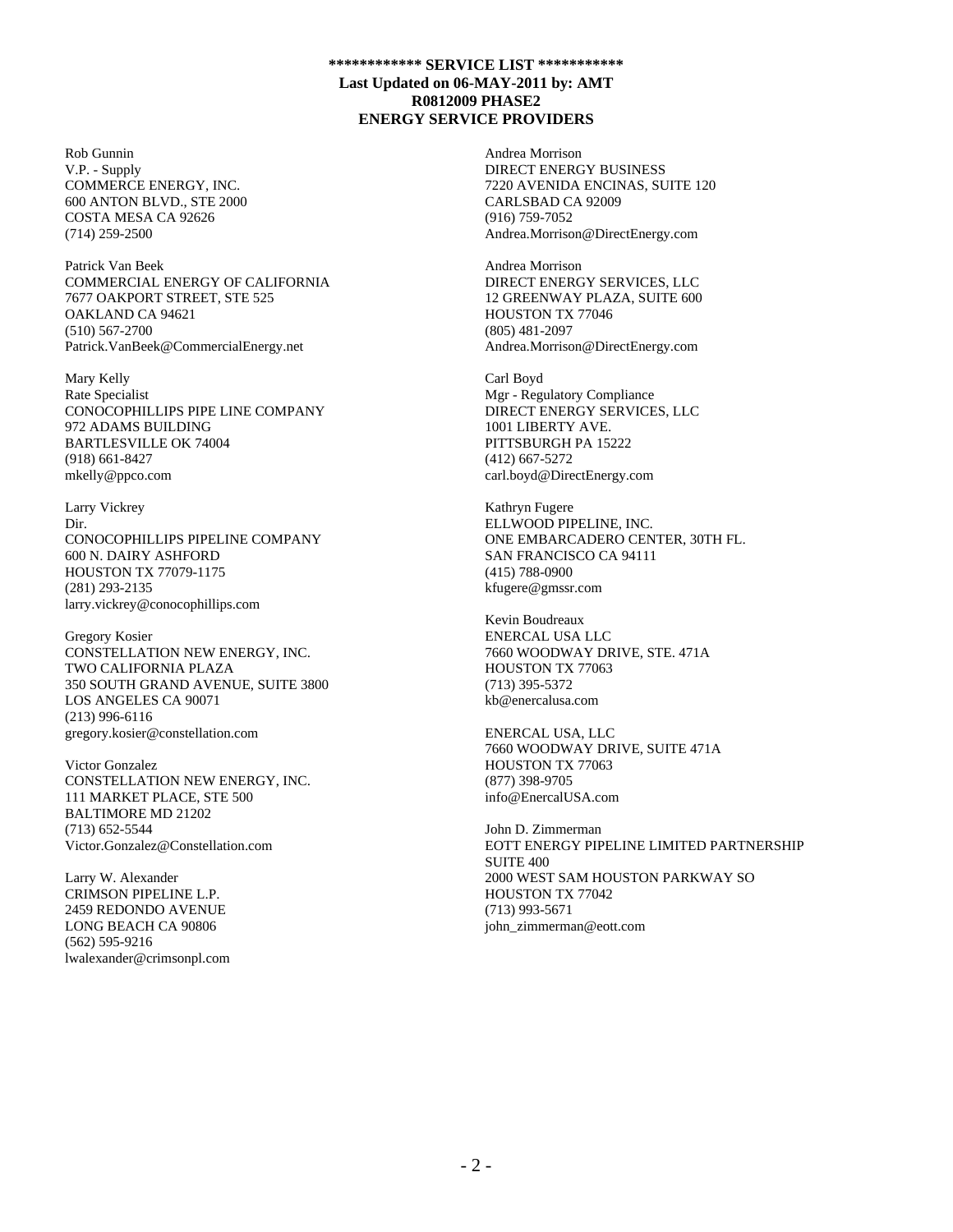Joan Weessies Tariff Mgr. EQUILON CALIFORNIA PIPELINE CO., LLC PO BOX 2648 HOUSTON TX 77252

Richard Daniel GILL RANCH STORAGE, LLC 220 NW SECOND AVENUE PORTLAND OR 97209 (503) 226-4211 R.Daniel.GRS@nwnatural.com

Andrew Luscz GLACIAL ENERGY OF CALIFORNIA 5326 YACHT HAVEN GRANDE BOX 36 ST THOMAS VI 00802 Andrew.Luscz@GlacialEnergy.com

Jessica Evena GLACIAL ENERGY OF CALIFORNIA, INC. 24 ROUTE 6A SANDWICH MA 02563 (888) 452-2425 Jessica.Evans@GlacialEnergy.com

Ronald Moore Sr. Regulatroy Analyst GOLDEN STATE WATER COMPANY 630 EAST FOOTHILL BLVD. SAN DIMAS CA 91773 (909) 394-3600 X-682 rkmoore@gswater.com

LIBERTY POWER DELAWARE LLC 1901 W. CYPRESS CREEK ROAD, SUITE 600 FORT LAUDERDALE FL 33309 (954) 598-7060 ASantiago@LibertyPowerCorp.com

Thomas Dill LODI GAS STORAGE, LLC 14811 ST. MARYS LANE, STE. 150 HOUSTON TX 77079 (281) 679-3599 TRDill@WesternHubs.com

MARIN ENERGY AUTHORITY 3501 CIVIC CENTER DRIVE, ROOM 308 SAN RAFAEL CA 94903

Dawn Weisz Interim Executive Dir MARIN ENERGY AUTHORITY 3100 ZINFANDEL DRIVE, SUITE 600 RANCHO CORDOVA CA 95670 dweisz@co.marin.ca.us

C. Morris, Jr President MOBIL PACIFIC PIPELINE COMPANY RENAISSANCE TOWER #1610C PO BOX 900 DALLAS TX 75221 (713) 656-5419

John Dutcher Vp - Regulatory Affairs MOUNTAIN UTILITIES PO BOX 205 KIRKWOOD CA 95646 (707) 426-4003 Ralf1241a@cs.com

NOBLE AMERICAS ENERGY SOLUTIONS 401 WEST A STREET, SUITE 500 SAN DIEGO CA 92101-3017 (619) 684-8039 DWelch@SempraSolutions.com

Greg Bass Director NOBLE AMERICAS ENERGY SOLUTIONS LLC 101 ASH STREET, HQ09 SAN DIEGO CA 92101 (619) 696-3177 GBass@NobleSolutions.com

Richard Mayer NRG ENERGY CENTER SAN FRANCISCO LLC 410 JESSIE STREET SAN FRANCISCO CA 94103 (415) 777-3415 richard.mayer@nrgenergy.com

Brian K. Cherry PACIFIC GAS AND ELECTRIC COMPANY 77 BEALE STREET, ROOM 1087 SAN FRANCISCO CA 94105 (415) 973-4977 BKC7@pge.com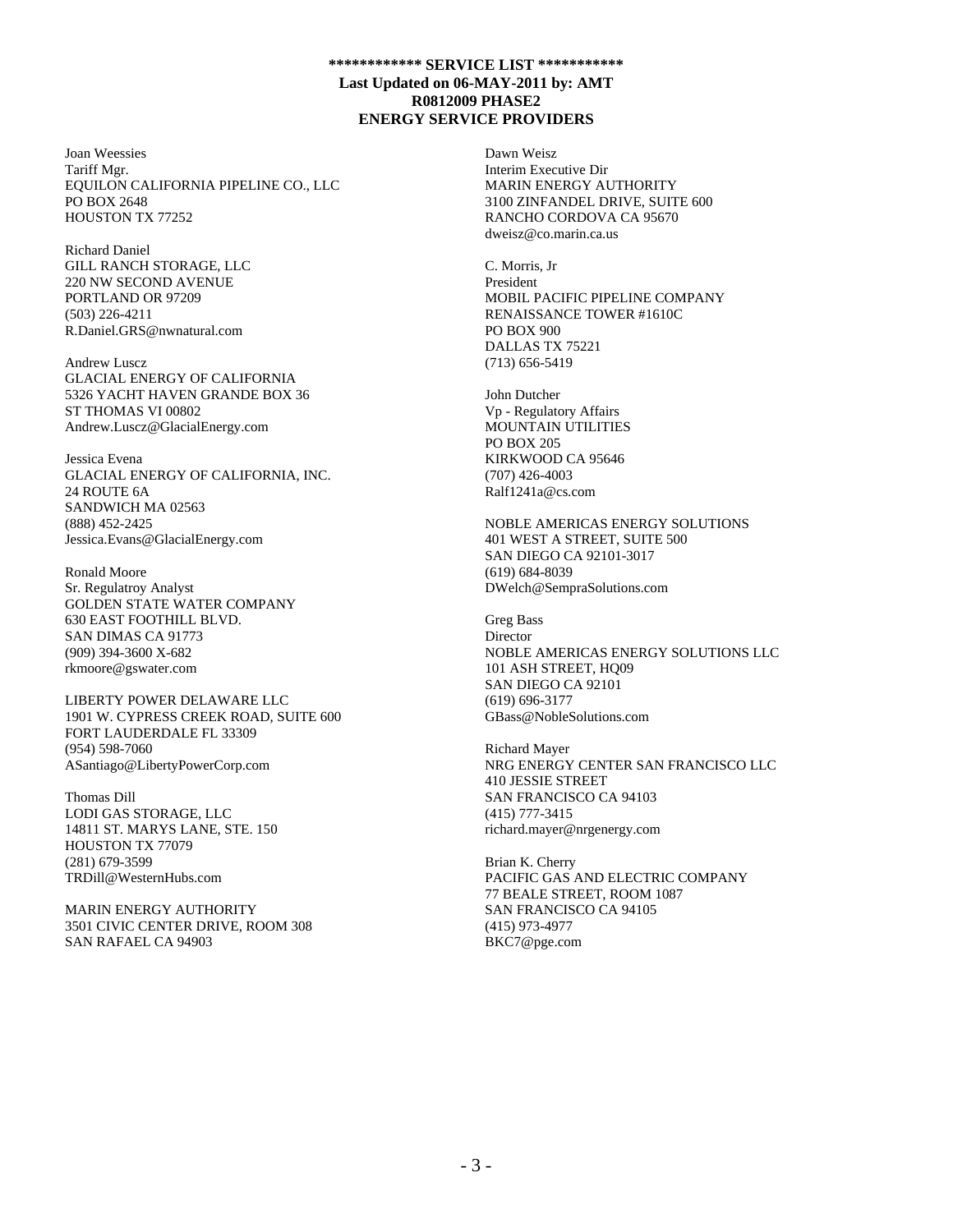Leslie H. Everett Director, Regulatory Relations PACIFIC GAS AND ELECTRIC COMPANY 77 BEALE STREET, ROOM 1087 SAN FRANCISCO CA 94105 (415) 972-6842

Irvin Toole Jr. Presiden And Ceo PACIFIC PIPELINE SYSTEM, LLC. 5900 CHERRY AVENUE LONG BEACH CA 90805-4408 (562) 728-2800

Cathie Allen Dir - Regulatory Affairs PACIFICORP 825 NE MULTNOMAH, SUITE 2000 PORTLAND OR 97232 (503) 813-5934 cathie.allen@pacificorp.com

PILOT POWER GROUP, INC. 8910 UNIVERSITY CENTER LANE, STE. 520 SAN DIEGO CA 92122 (858) 678-0118 TDarton@PilotPowerGroup.com

Robert Marshall General Manager PLUMAS SIERRA RURAL ELECTRIC COOP. (908) 73233 STATE ROUTE 70 / PO BOX 2000 PORTOLA CA 96122-7069 (916) 832-4261 bmarshall@psrec.coop

Rick C. Noger PRAXAIR PLAINFIELD, INC. 2711 CENTERVILLE ROAD, SUITE 400 WILMINGTON DE 19808 (925) 866-6809 rick\_noger@praxair.com

Lee Schavrien SAN DIEGO GAS & ELECTRIC CO. 8330 CENTRUY PARK COURT, CP33C SAN DIEGO CA 92123-1550 (619) 696-4050 LSchavrien@SempraUtilities.com

Joseph R. Kloberdanz Mgr - Regulatory Affairs SAN DIEGO GAS & ELECTRIC COMPANY PO BOX 1831 SAN DIEGO CA 92112 (619) 696-4420

Ken Deremer SAN DIEGO GAS & ELECTRIC COMPANY 8330 CENTURY PARK COURT, CP32C SAN DIEGO CA 92123 (858) 654-1756 kderemer@semprautilities.com

Peter Hanschen SAN FRANCISCO THERMAL, LTD PARTNERSHIP ONE MARITIME PLAZA, STE 300 SAN FRANCISCO CA 94111 (415) 954-0258

SAN JOAQUIN VALLEY POWER AUTHORITY KINGS RIVER CONSERVATION DISTRICT 4886 EAST JENSEN AVENUE FRESNO CA 93725

Peter M. Dito SANTA FE PACIFIC PIPELINES LTD PARTNERS 1100 TOWN AND COUNTRY ROAD ORANGE CA 92868 (714) 560-4780

Joan Weessies Director,Economic Regulation&Tariff Serv SHELL CALIFORNIA PIPELINE COMPANY LP PO BOX 2648 HOUSTON TX 77252-2648 (713) 241-3676 jweessies@equilon.com

Marcie A. Milner SHELL ENERGY NORTH AMERICA (US), L.P. 4445 EASTGATE MALL, STE. 100 SAN DIEGO CA 92121 (858) 526-2106 marcie.milner@shell.com

Trevor Dillard Rate Regulatory Relations SIERRA PACIFIC POWER COMPANY 6100 NEAL ROAD, MS S4A50 / PO BOX 10100 RENO NV 89520-0024 (775) 834-5894 tdillard@sppc.com